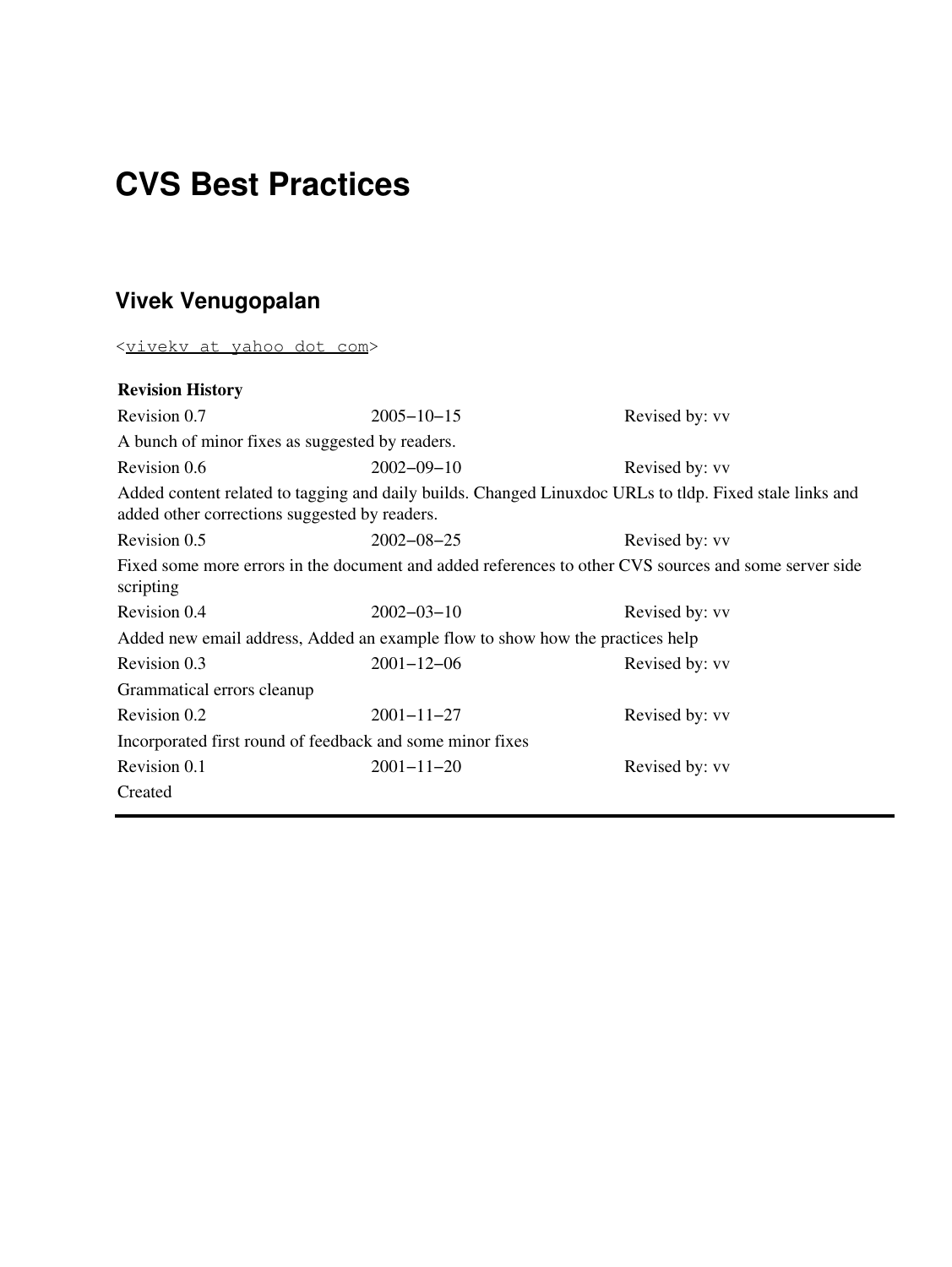## **Table of Contents**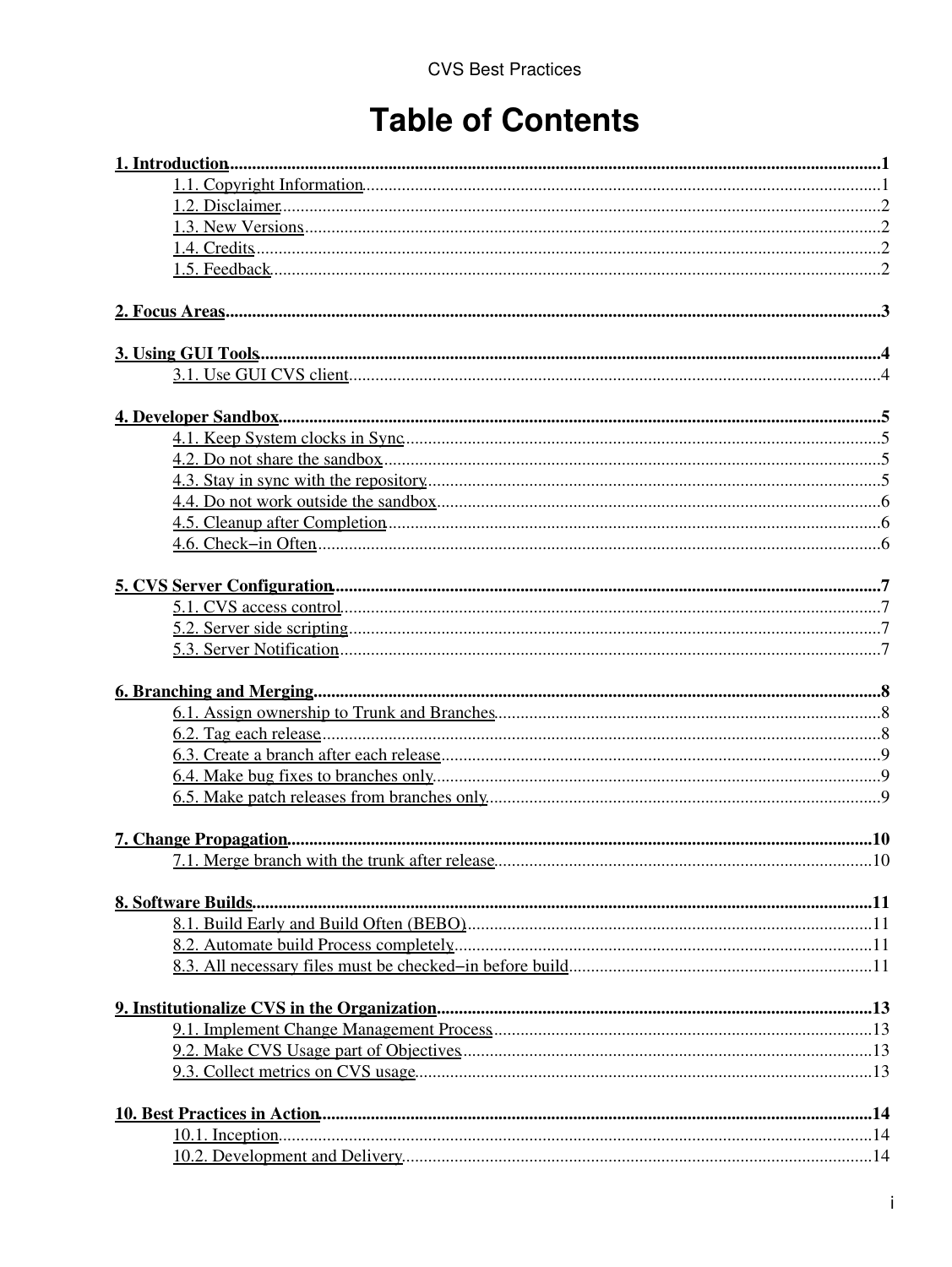## **Table of Contents**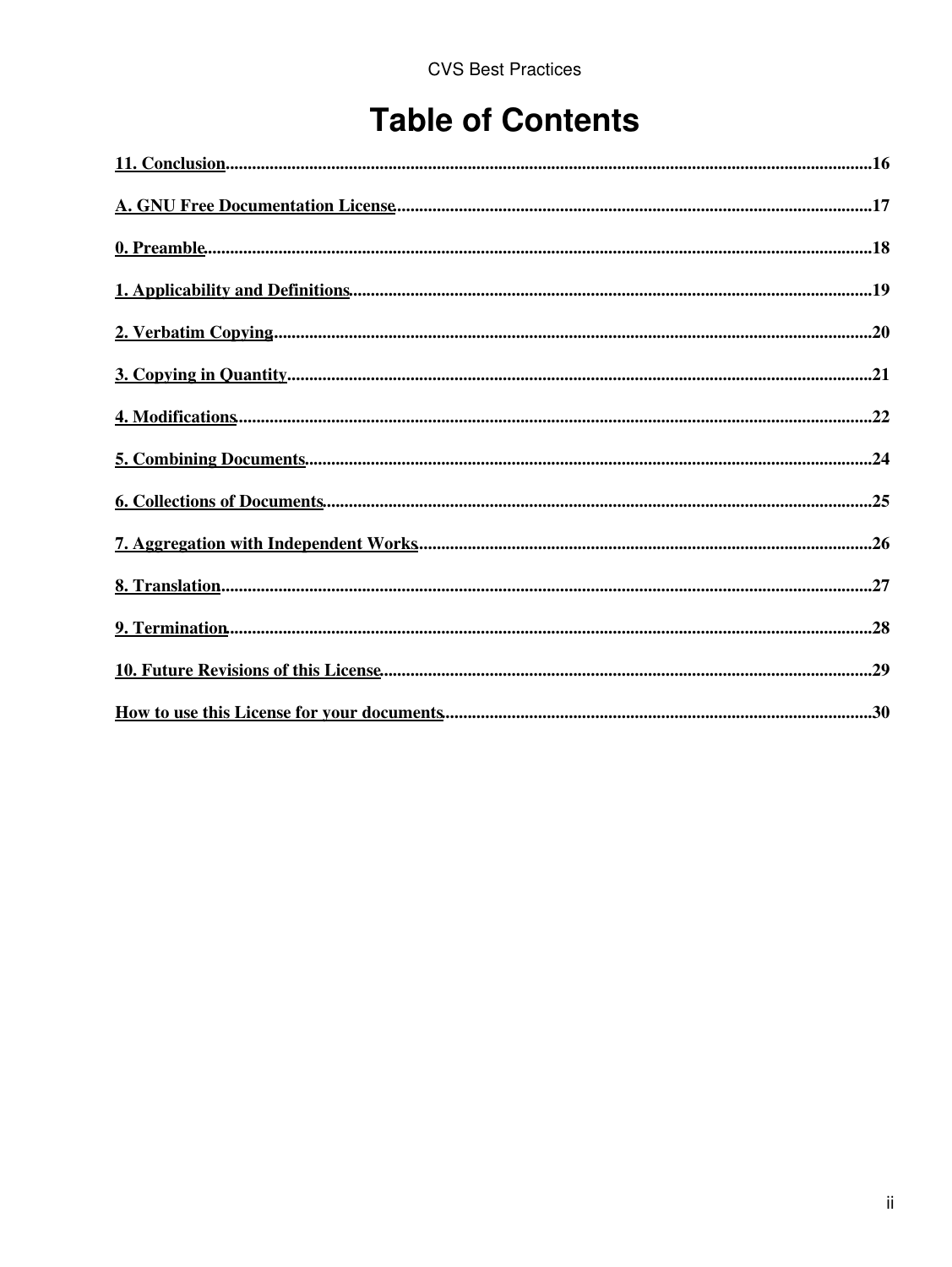## <span id="page-3-0"></span>**1. Introduction**

Men have become the tools of their tools.

−−Henry David Thoreau (1817−1862)

This article outlines some of the best practices that can be adopted when Concurrent Versions System is used as the configuration management tool in your software project.

Concurrent Versions System (CVS) is an [Open Source](http://www.opensource.org) configuration management tool that is now being looked at seriously by many commercial organizations as a viable alternative to other commercial Software configuration management tools.

This spotlight on CVS has led to the inevitable question of best practices for deploying CVS as the backbone SCM tool for large software development projects. Having answered this question many times verbally as a bunch of "gotchas" on CVS, it was time to put down on paper some of the best practices that will work well for CVS based projects.

This paper assumes that the reader is familiar with the fundamentals of software version control. Including features like branching, merging, tagging (labelling) etc., offered by modern version control tools such as CVS

Further, This paper is not an introduction to CVS and its usage. There are excellent articles available on the net for the same. This paper assumes that the reader is familiar with CVS commands and is looking at deploying CVS in his or her organization. Some of the popular CVS related links that can provide CVS education are.

- 1. The [Concurrent Versions System site](http://ximbiot.com/cvs/wiki/index.php?title=Main_Page) where current informaton about CVS is available. Including the [CVS manual](http://ximbiot.com/cvs/wiki/index.php?title=Cederqvist).
- 2. Karl Fogel's book, [Open Source Development with CVS](http://cvsbook.red-bean.com) is available online.

#### <span id="page-3-1"></span>**1.1. Copyright Information**

This document is Copyright © 2001 Vivek Venugopalan. Permission is granted to copy, distribute and/or modify this document under the terms of the *[GNU Free Documentation License](#page-19-0)*, Version 1.1 or any later version published by the Free Software Foundation with no Invariant Sections, no Front−Cover Texts, and no Back−Cover Texts. A copy of the license can be found in [Appendix A.](#page-19-0)

This document may be reproduced and distributed in whole or in part, in any medium physical or electronic, as long as this copyright notice is retained on all copies. Commercial redistribution is allowed and encouraged; however, the author would like to be notified of any such distributions.

All translations, derivative works, or aggregate works incorporating this document must be covered under this copyright notice. That is, you may not produce a derivative work from this document and impose additional restrictions on its distribution. Exceptions to these rules may be granted under certain conditions; please contact the author at the address given below.

In short, we wish to promote dissemination of this information through as many channels as possible. However, we do wish to retain copyright on the document, and would like to be notified of any plans to redistribute the same.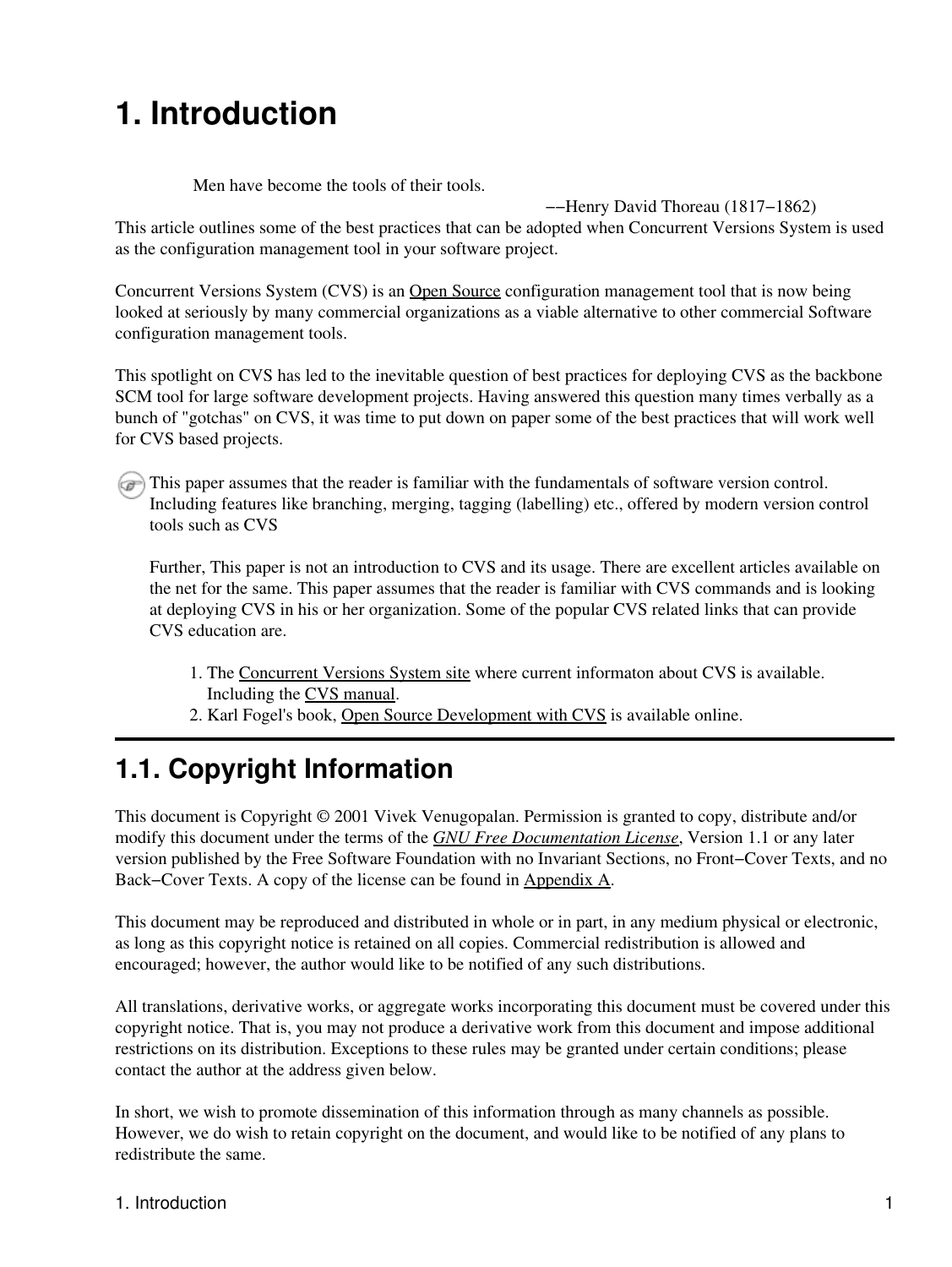#### <span id="page-4-0"></span>**1.2. Disclaimer**

No liability for the contents of this document can be accepted. Use the concepts, examples and other content at your own risk. As this is a new edition of this document, there may be errors and inaccuracies that may of course be damaging to your system. Proceed with caution, and although this is highly unlikely, the author(s) do not take any responsibility whatsoever.

All copyrights are held by their respective owners, unless specifically noted otherwise. Use of a term in this document should not be regarded as affecting the validity of any trademark or service mark.

Naming of particular products or brands should not be seen as endorsements.

You are strongly recommended to take a backup of your system before major installation and backups at regular intervals.

#### <span id="page-4-1"></span>**1.3. New Versions**

This document is Version : 0.7.

The latest version of this document can be obtained from (In the order of latest version availability)

- 1. [My website](http://www.sanchivi.com/cm/cvs-bestpractices/index.html)
- 2. [The linux documentation project](http://tldp.org/REF/CVS-BestPractices/html/index.html)

#### <span id="page-4-2"></span>**1.4. Credits**

The list of people who have provided information and correction for this paper in no particular order are.

- 1. Jens−Uwe Mager
- 2. Jorgen Grahn
- 3. Thomas S. Urban
- 4. Cam Mayor
- 5. Sally Miller
- 6. Niels Jakob Darger

#### <span id="page-4-3"></span>**1.5. Feedback**

Feedback is most certainly welcome for this document. Without your submissions and input, this document wouldn't exist. Please send your additions, comments and criticisms to the following email address : <[vivekv at yahoo dot com](mailto:vivekv at yahoo dot com)>.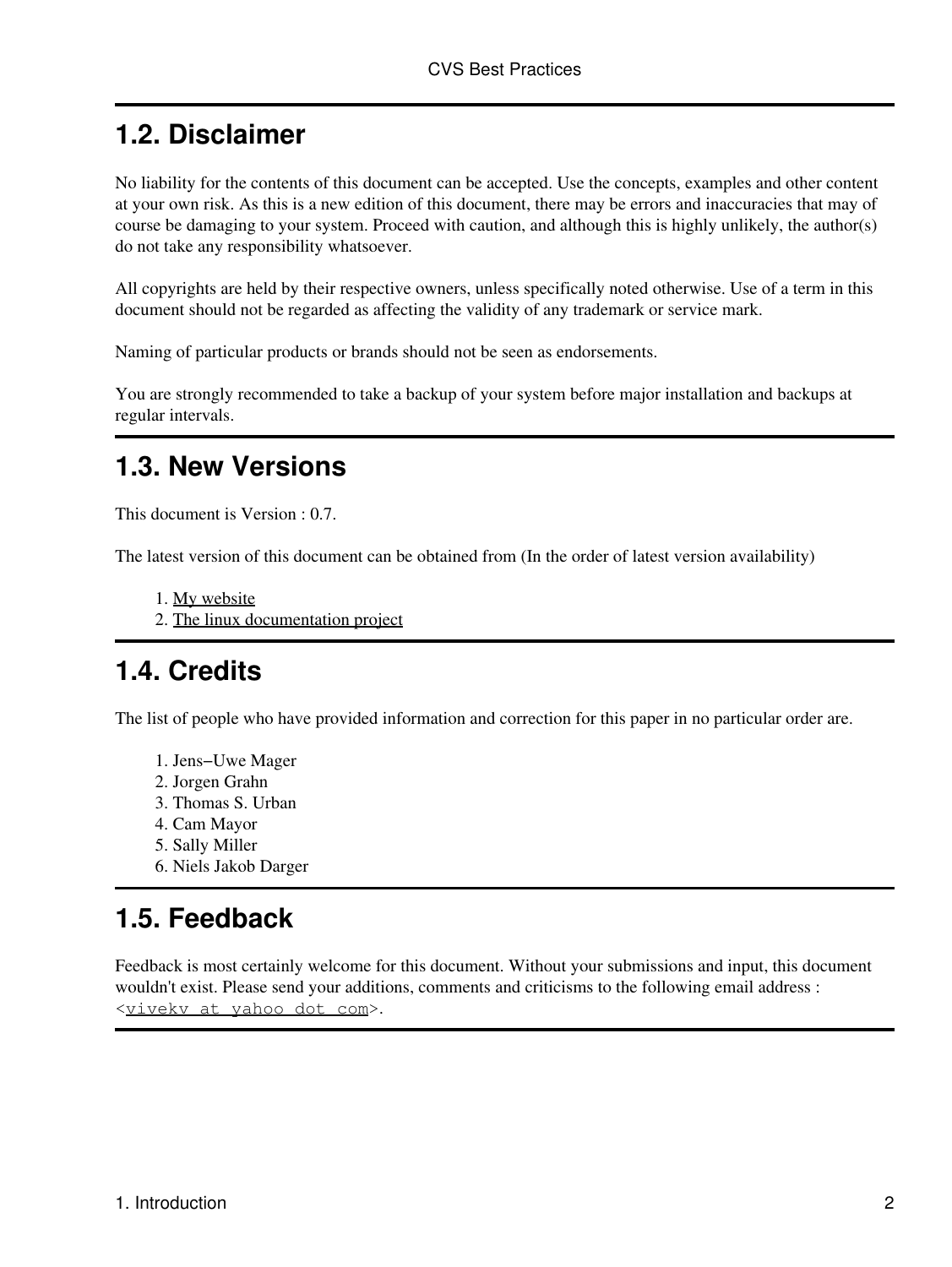## <span id="page-5-0"></span>**2. Focus Areas**

The focus areas for best practice are

- 1. [GUI Tools](#page-6-0)
	- ♦ [Use GUI CVS client](#page-6-1)
- 2. [Developer Sandbox](#page-7-0)
	- ♦ [Keep System clocks in Sync](#page-7-1)
	- ♦ [Do not share the sandbox](#page-7-2)
	- ♦ [Stay in sync with the repository](#page-7-3)
	- ♦ [Do not work outside the sandbox](#page-8-0)
	- ♦ [Cleanup after Completion](#page-8-1)
	- ♦ [Check−in Often](#page-8-2)
- 3. [CVS Server Configuration](#page-9-0)
	- ♦ [CVS access control](#page-9-1)
	- ♦ [Server side scripting](#page-9-2)
	- ♦ [Server Notification](#page-9-3)
- 4. [Branching and Merging](#page-10-0)
	- ♦ [Assign ownership to Trunk and Branches](#page-10-1)
	- ♦ [Tag each release](#page-10-2)
	- ♦ [Create a branch after each release](#page-11-0)
	- ♦ [Make bug fixes to branches only](#page-11-1)
	- ♦ [Make patch releases from branches only](#page-11-2)
- 5. [Change Propagation](#page-12-0)
	- ♦ [Merge branch with the trunk after release](#page-12-1)
- 6. [Software Builds](#page-13-0)
	- ♦ [Build Early and Build Often](#page-13-1)
	- ♦ [Automate build Process completely](#page-13-2)
	- ♦ [All necessary files must be checked−in before build](#page-13-3)
- 7. [Institutionalize CVS in the Organization](#page-15-0)
	- ♦ [Implement Change Management Process](#page-15-1)
	- ♦ [Make CVS Usage part of Objectives](#page-15-2)
	- ♦ [Collect metrics on CVS usage](#page-15-3)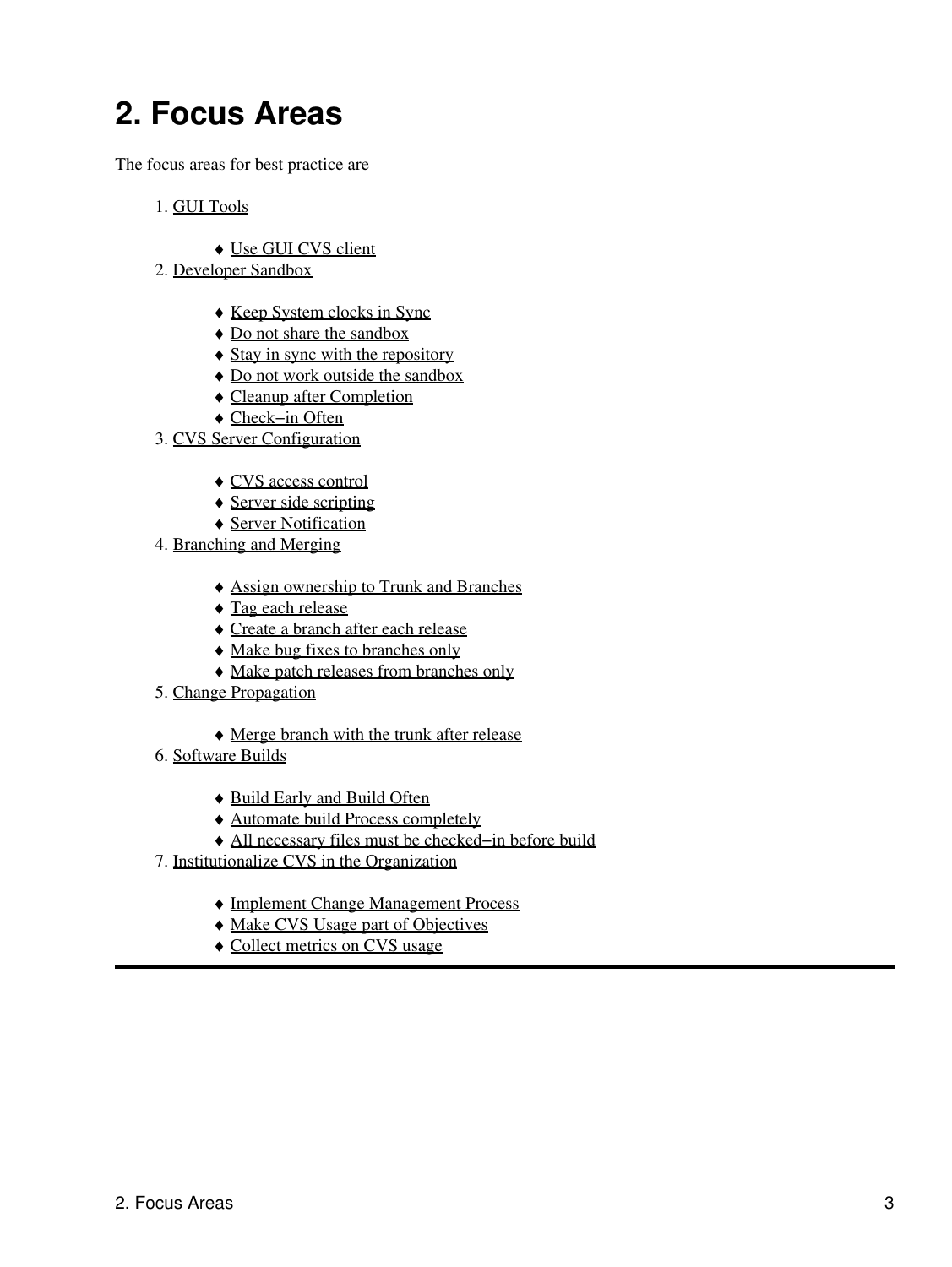# <span id="page-6-0"></span>**3. Using GUI Tools**

The traditional interface available for CVS is the command−line client. There has also been a slew of GUI client applications that can "talk" to a CVS server. These GUI clients provide a "point and click" interface to the CVS repository.

### <span id="page-6-1"></span>**3.1. Use GUI CVS client**

This paper recommends using such GUI clients during the initial deployment of CVS in an organization.

Developers typically use integrated development environments that have the CM tools integrated into them. These tools minimize the learning for the developers about the intricacies of CVS usage and instead allow them to be productive from day one. Developers who are accustomed to other CM tools will find the CVS command−line interface daunting. The adoption and usage of CVS can be improved by using GUI tools for CVS clients.

GUI tools for CVS are available at <http://cvsgui.sourceforge.net/>. GUI interfaces are available for most of the popular platforms (Windows, Mac and Linux). In addition, on the Windows platform there is an SCC extension that allows integration of CVS as the configuration control tool with popular IDE.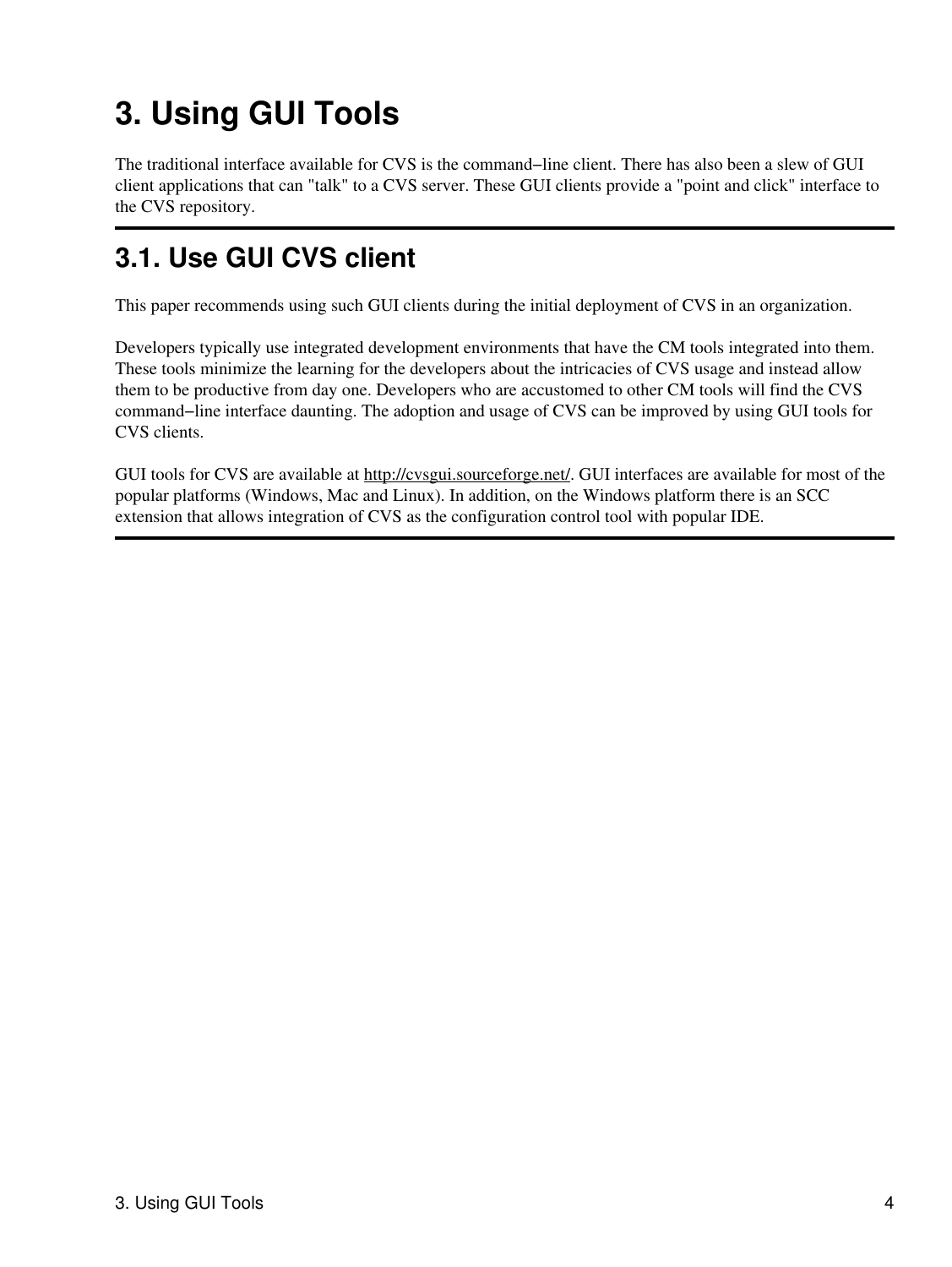## <span id="page-7-0"></span>**4. Developer Sandbox**

The developer "sandbox" is where each developer keeps his or her working copy of the code base. In CVS this is referred to as the working directory. This is where they build, test and debug the modules that they are working on. A sandbox can also be the area where the staging build or the production build is done. Changes made in the work area are checked into the CVS repository. In addition, changes made in the repository by others have to be updated in the sandbox on a regular basis.

The best practices related to developers sandbox are:

### <span id="page-7-1"></span>**4.1. Keep System clocks in Sync**

CVS tracks change to source files by using the timestamp on the file. If each client system date and time is not in sync, there is a definite possibility of CVS getting confused. Thus system clocks must be kept in sync by use of a central time server or similar mechanism.

CVS is designed from ground up to handle multiple timezones. As long as the host operating system has been setup and configured correctly, CVS will be able to track changes correctly.

#### <span id="page-7-2"></span>**4.2. Do not share the sandbox**

Sandboxes have to be unique for each developer or purpose. They should not be used for multiple things at the same time. A sandbox can be a working area for a developer or the build area for the final release. If such sandboxes are shared, then the owner of the sandbox will not be aware of the changes made to the files resulting in confusion.

In CVS, the sandbox is created automatically when a working copy is checked out for a CVS project using the **cvs checkout {project−name}** command.

In very large projects, it does not make sense for the developers to check−out the entire source into the local sandbox. In such cases, they can take the binaries generated by the build team on a regular basis for all those components of the application that is not changed by them and only check−out the parts that are built by the developer.

For example, in a Java project, the build team can keep the results of their last successful build in a standard location in the form of JAR files on the network file servers. Individual developers will use a standard classpath setup that has the network drives mounted on standard paths. Thus, the developers will automatically get the latest version of the files as required by them.

#### <span id="page-7-3"></span>**4.3. Stay in sync with the repository**

To gain the benefits of working within a sandbox as mentioned above, the developer must keep his or her sandbox in sync with the main repository. A regular **cvs update** with the appropriate tag or branch name will ensure that the sandboxes are kept up to date.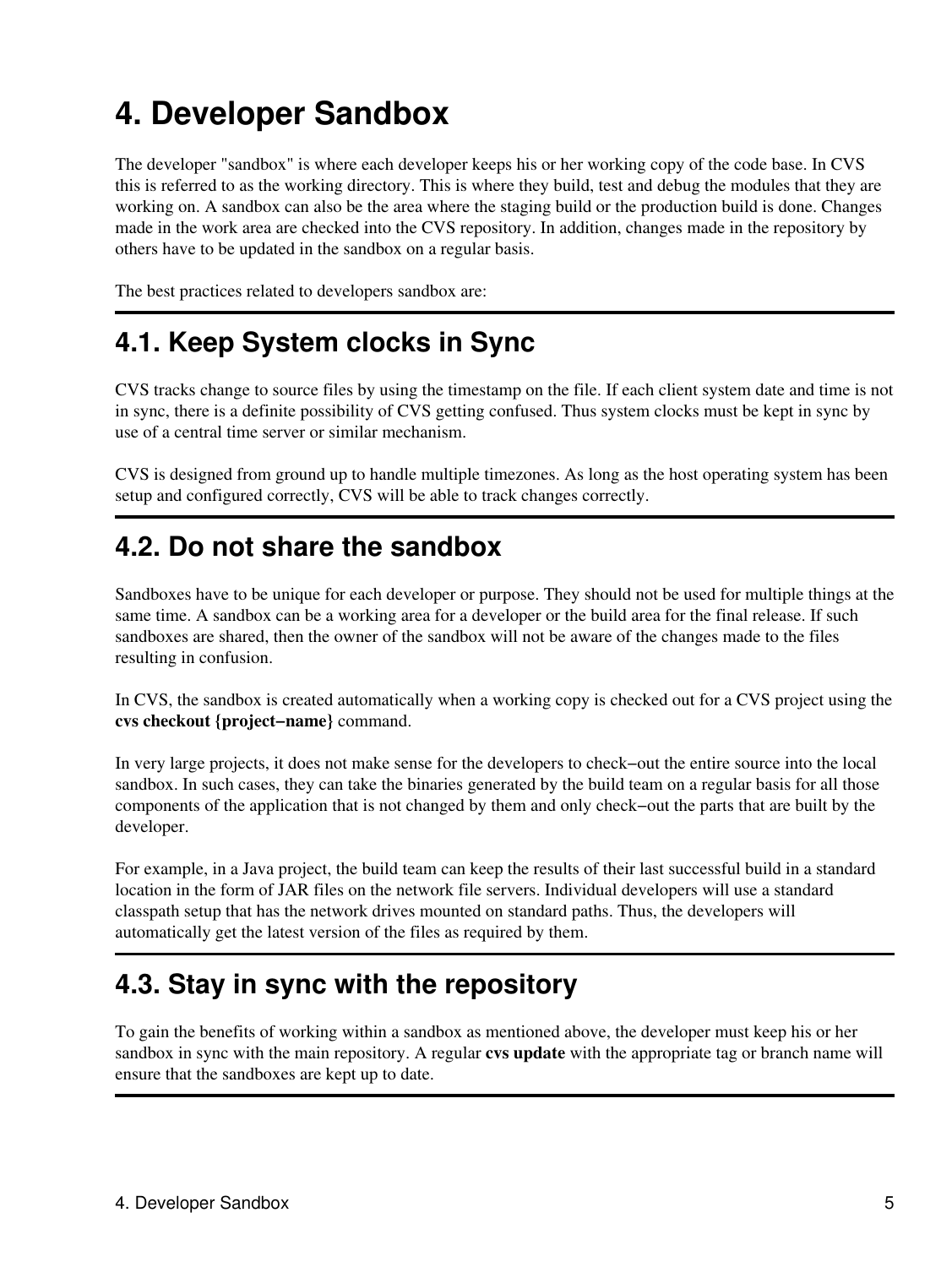#### <span id="page-8-0"></span>**4.4. Do not work outside the sandbox**

The sandbox can be thought of as a controlled area within which CVS can track for changes made to the various source files. Files belonging to other developers will be automatically updated by CVS in the developer's sandbox. Thus the developer who lives within the sandbox will stand to gain a lot of benefits of concurrent development.

#### <span id="page-8-1"></span>**4.5. Cleanup after Completion**

Make sure that the sandbox is cleaned up after completion of work on the files. Cleanup can be done in CVS by using the **cvs release** command. This ensures that no old version of the files exists in the development sandbox. As explained previously, pre−built binaries from the build team can be used to ensure that all the parts of the application are available to the developer without the need for a complete compilation in the sandbox.

### <span id="page-8-2"></span>**4.6. Check−in Often**

To help other developers keep their code in sync with your code, you must check−in your code often into the CVS repository. The best practice would be to check−in soon as a piece of code is completed, reviewed and tested, check−in the changes with **cvs commit** to ensure that your changes are committed to the CVS repository.

CVS promotes concurrent development. Concurrent development is possible only if all the other developers are aware of the ongoing changes on a regular basis. This awareness can be termed as "situation awareness"

One of the "bad" practices that commonly occur is the sharing of files between developers by email. This works against most of the best practices mentioned above. To share updates between two developers, CVS must be used as the communication medium. This will ensure that CVS is "aware" of the changes and can track them. Thus, audit trail can be established if necessary.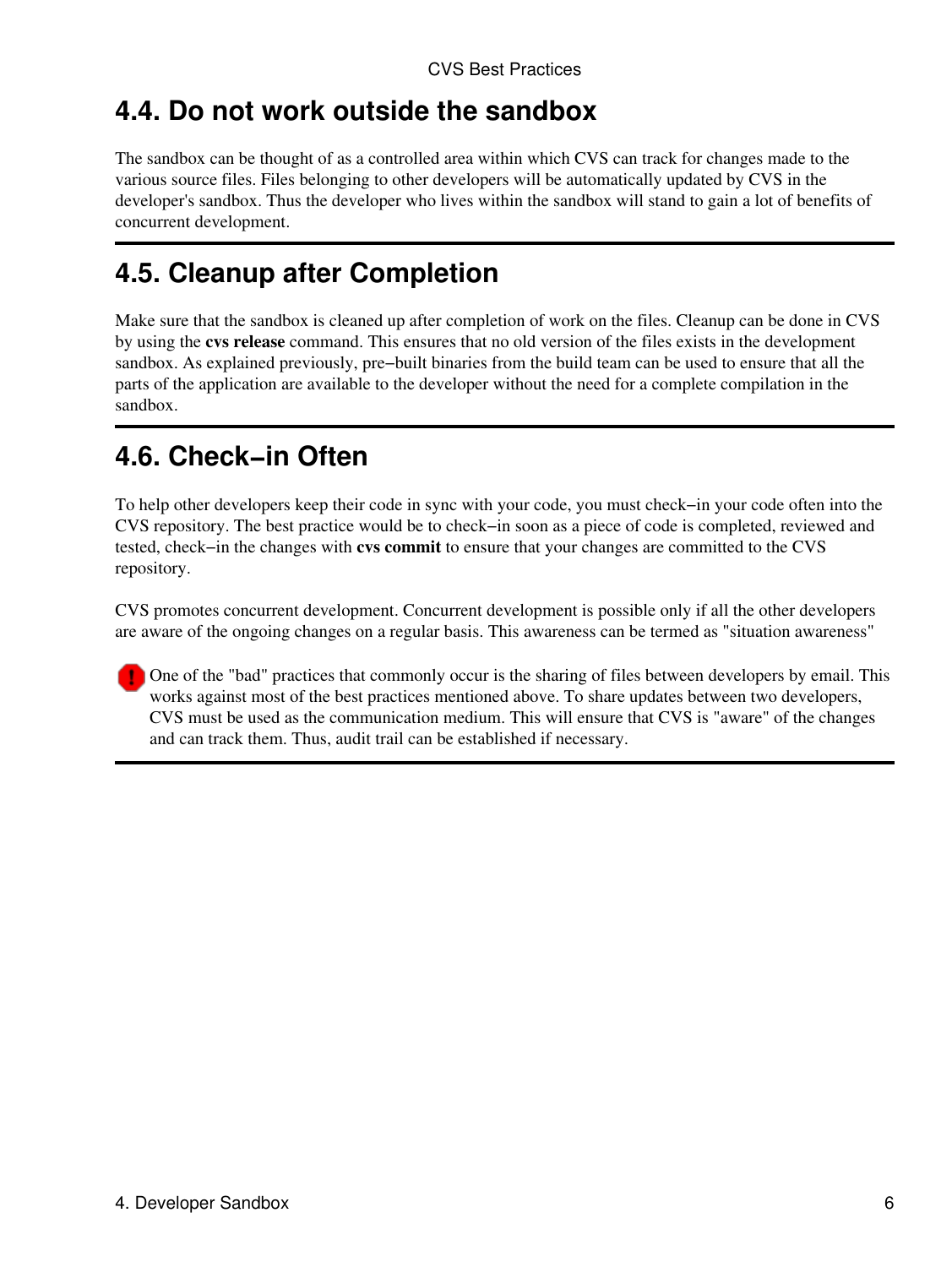## <span id="page-9-0"></span>**5. CVS Server Configuration**

This section deals with best practices for CVS server side setup and configuration.

### <span id="page-9-1"></span>**5.1. CVS access control**

One of the important questions that I have been asked time and again is the ability to have access control for files/folders/branches etc., within the CVS repository for various users. Unfortunately CVS does not come with a built in Access control capability but it does support a rudimentary form of access control through the readers/writers files in the CVSROOT repository. I have put together a set of scripts that use the readers/writers files to provide a slightly useable version of access control. This is available at <http://cvspermissions.sarovar.org> as an Open Source project. Feel free to use it and let me know how it works for you.

### <span id="page-9-2"></span>**5.2. Server side scripting**

Server side scripting refers to the ability to make CVS server execute certain scripts when an event occurs. A common script that helps is to verify that all cvs commits contain acomment entered by the developer. The process involves setting up the CVSROOT/verifymsq file to run a script when a file is checked–in.

```
−−−−−−CVSROOT/verifymsg−−−−−−−−−
#Set the verifymsg file to fire a script
DEFAULT /usr/local/bin/validate−cvs−log.sh
−−−−−−/usr/local/bin/validate−cvs−log.sh −−−−−−−−−
#!/bin/sh
#
# validate−cvs−log.sh logfile
# test that log message has some characters in it
if [ `cat $1 | wc −c ` −lt 10 ] ; then
echo "log message too short; please enter a description for the changes"
     exit 1
else
     exit 0
f_i
```
### <span id="page-9-3"></span>**5.3. Server Notification**

The CVS server can be configured to notify through e−mails in case of a commit happening. This can be used to verify whether commits are occurring during the course of a daily/release build. If such commits occur, based on the project policy, the commits can be ignored or the entire build automatically restarted.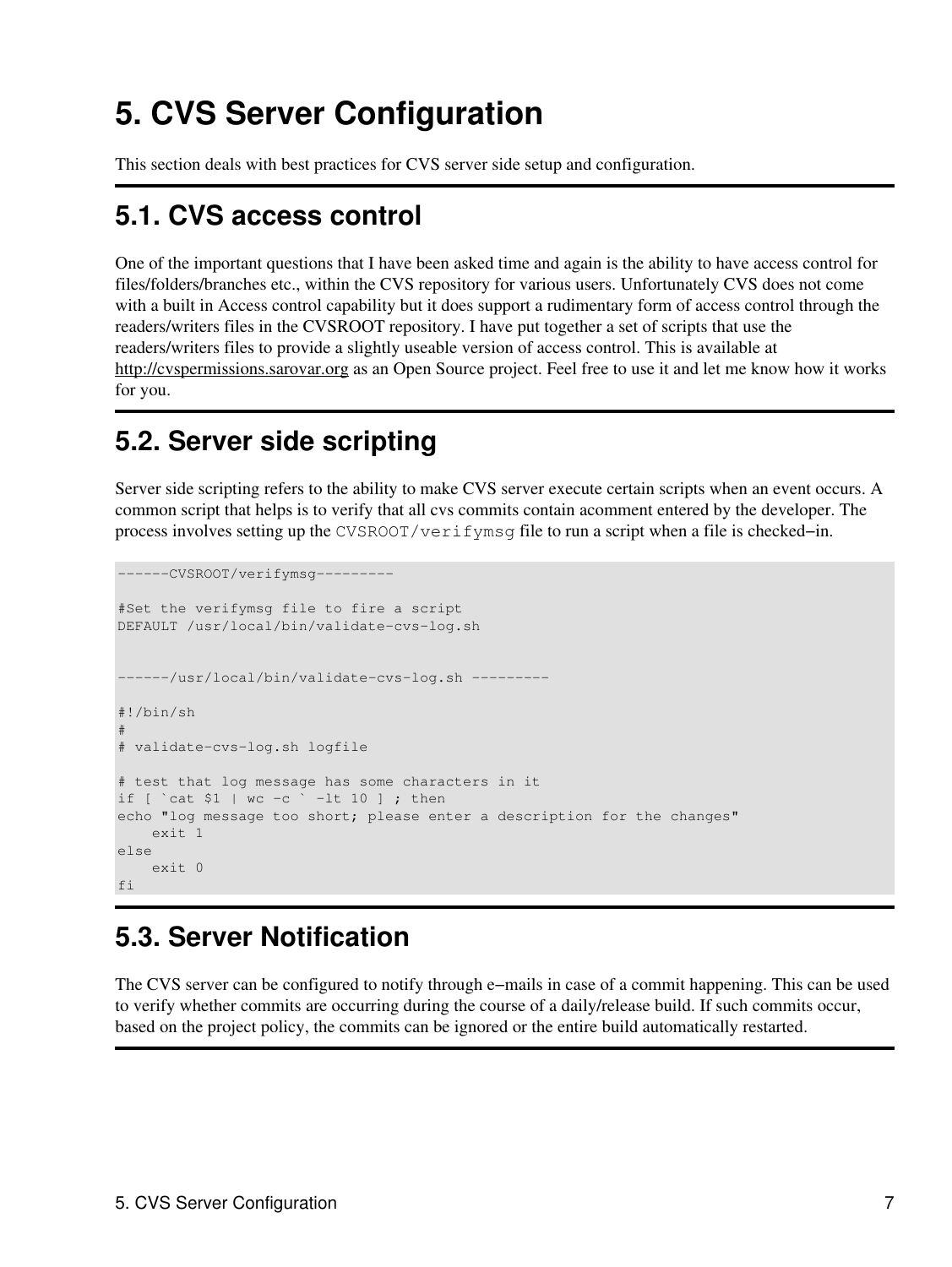# <span id="page-10-0"></span>**6. Branching and Merging**

Branching in CVS splits a project's development into separate, parallel histories. Changes made on one branch do not affect the other branches. Branching can be used extensively to maintain multiple versions of a product for providing support and new features.

Merging converges the branches back to the main trunk. In a merge, CVS calculates the changes made on the branch between the point where it diverged from the trunk and the branch's tip (its most recent state), then applies those differences to the project at the tip of the trunk.

#### <span id="page-10-1"></span>**6.1. Assign ownership to Trunk and Branches**

The main trunk of the source tree and the various branches should have a owner assigned who will be responsible for.

1. Keep the list of configurable items for the branch or trunk.

The owner will be the maintainer of the contents list for the branch or trunk. This list should contain the item name and a brief description about the item. This list is essential since new artifacts are always added to or removed from the repository on an ongoing basis. This list will be able to track the new additions/deletions to the repository for the respective branch.

2. Establish a working policy for the branch or trunk.

The owner will establish policies for check–in and check–out. The policy will define when the code can be checked in (after coding or after review etc.,). Who is responsible to merge changes on the same file and resolve conflicts (the author or the person who recently changed the file).

3. Identify and document policy deviations

Policies once established tend to have exceptions. The owner will be responsible for identifying the workaround and tracking/documenting the same for future use.

4. Responsible for merge with the trunk

The branch owner will be responsible for ensuring that the changes in the branch can be successfully merged with the main trunk at a reasonable point in time.

#### <span id="page-10-2"></span>**6.2. Tag each release**

As part of the release process, the entire code base must be tagged with an identifier that can help in uniquely identifying the release. A tag gives a label to the collection of revisions represented by one developer's working copy (usually, that working copy is completely up to date so the tag name is attached to the "latest and greatest" revisions in the repository).

The identifier for the tag should provide enough information to identify the release at any point in time in the future. One suggested tag identifier is of the form.

release\_{major version #}\_{minor version #}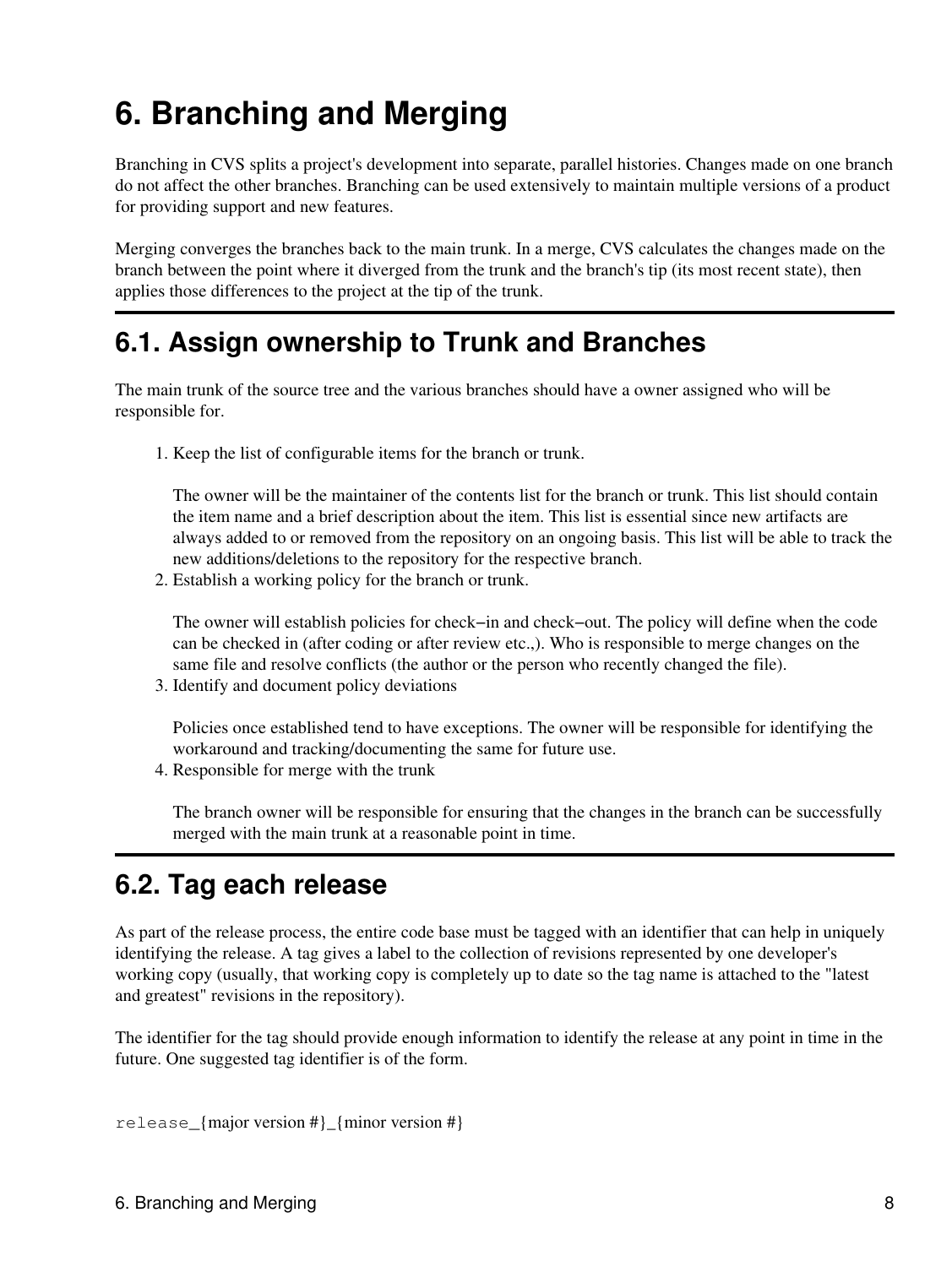As one reader pointed out to me, a good practice here is to tag the release first. Checkout the entire codebase using the tag, and then proceed to go through a build / deploy / test process before making the actual release. This will absolutely ensure that what "leaves the door " is a verified and tested codebase.

#### <span id="page-11-0"></span>**6.3. Create a branch after each release**

After each software release, once the CVS repository is tagged, a branch has to be immediately created. This branch will serve as the bug fix baseline for that release. This branch is created only if the release is not a bug fix or patch release in the first place. Patches that have to be made for this release at any point in time in the future will be developed on this branch. The main trunk will be used for ongoing product development.

With this arrangement, the changes in the code for the ongoing development will be on the main trunk and the branch will provide a separate partition for hot fixes and bug fix releases.

The identifier for the branch name can be of the form.

release\_{major version #}\_{minor version #}\_patches

#### <span id="page-11-1"></span>**6.4. Make bug fixes to branches only**

This practice extends from the previous practice of creating a separate branch after a major release. The branch will serve as the code base for all bug fixes and patch release that have to be made. Thus, there is a separate repository "sandbox" where the hot fixes and patches can be developed apart from the mainstream development.

This practice also ensures that bug fixes done to previous releases do not mysteriously affect the mainstream version. In addition, new features added to the mainstream version do not creep into the patch release accidentally.

#### <span id="page-11-2"></span>**6.5. Make patch releases from branches only**

Since all the bug fixes for a given release are done on its corresponding branch, the patch releases are made from the branch. This ensures that there is no confusion on the feature set that is released as part of the patch release.

After the patch release is made, the branch has to be tagged using the release tagging practice (see [Tag each](#page-10-2) [release](#page-10-2)).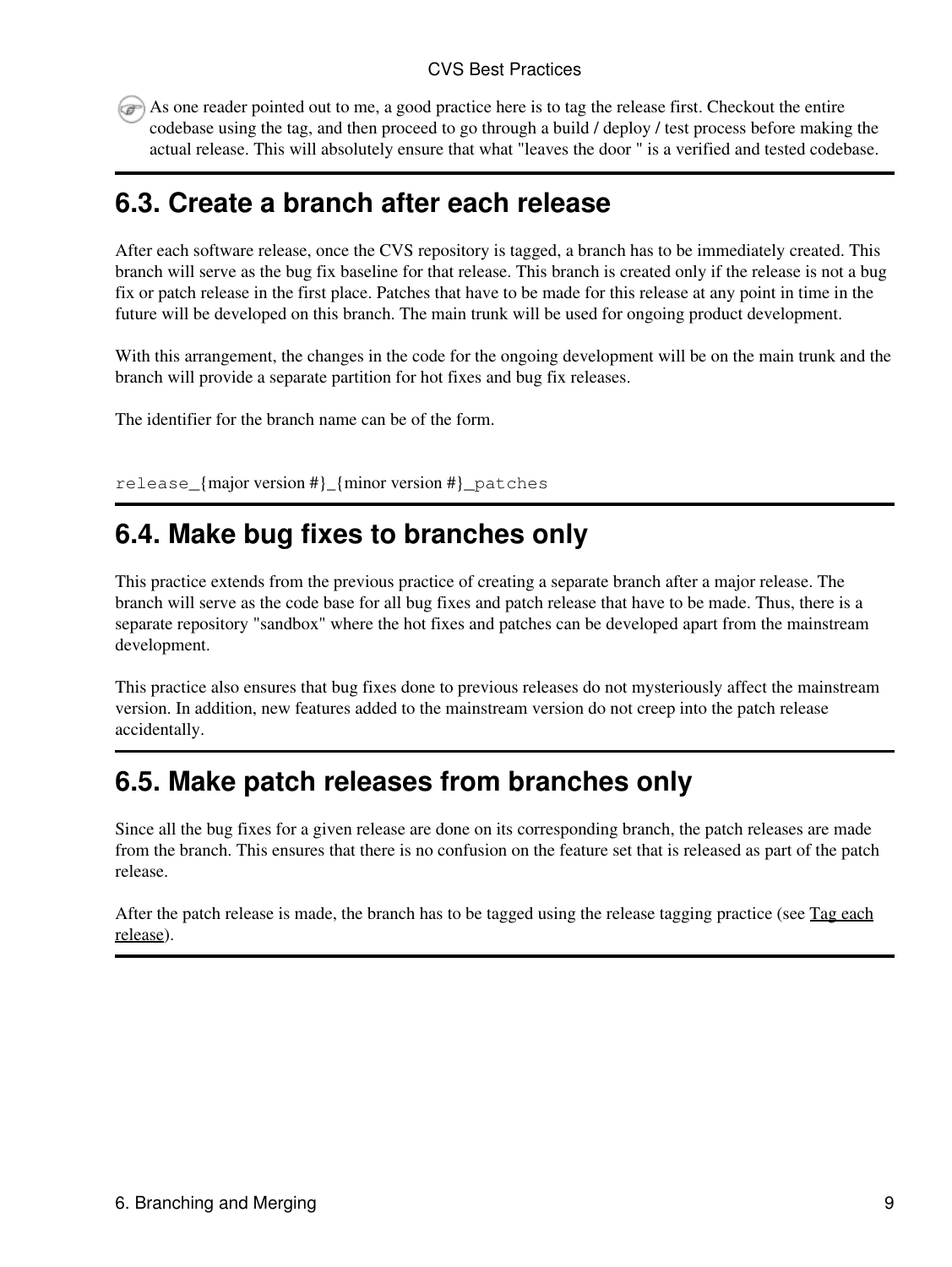# <span id="page-12-0"></span>**7. Change Propagation**

Change propagation practices explore how changes made to one version of the application are migrated to other living versions of the application.

#### <span id="page-12-1"></span>**7.1. Merge branch with the trunk after release**

After each release from a branch, the changes made to the branch should be merged with the trunk. This ensures that all the bug fixes made to the patch release are properly incorporated into future releases of the application.

This merge could potentially be time consuming depending on the amount of changes made to the trunk and the branch being merged. In fact, it will probably result in a lot of conflicts in CVS resulting in manual merges. After the merge, the trunk code base must be tested to verify that the application is in proper working order. This must be kept in mind while preparing the project schedule.

In the case of changes occurring on branches for a long period, these changes can be merged to the main branch on a regular basis even before the release is made. The frequency of merge is done based on certain logical points in the branch's evolution. To ensure that duplicate merging does not occur, the following practice can be adopted.

In addition to the branch tag, a tag called {branch\_name}\_MERGED should be created. This is initially at the same level as the last release tag for the branch. This tag is then "moved" after each intermediate merge by using the **−F** option. This eliminates duplicate merging issues during intermediate merges.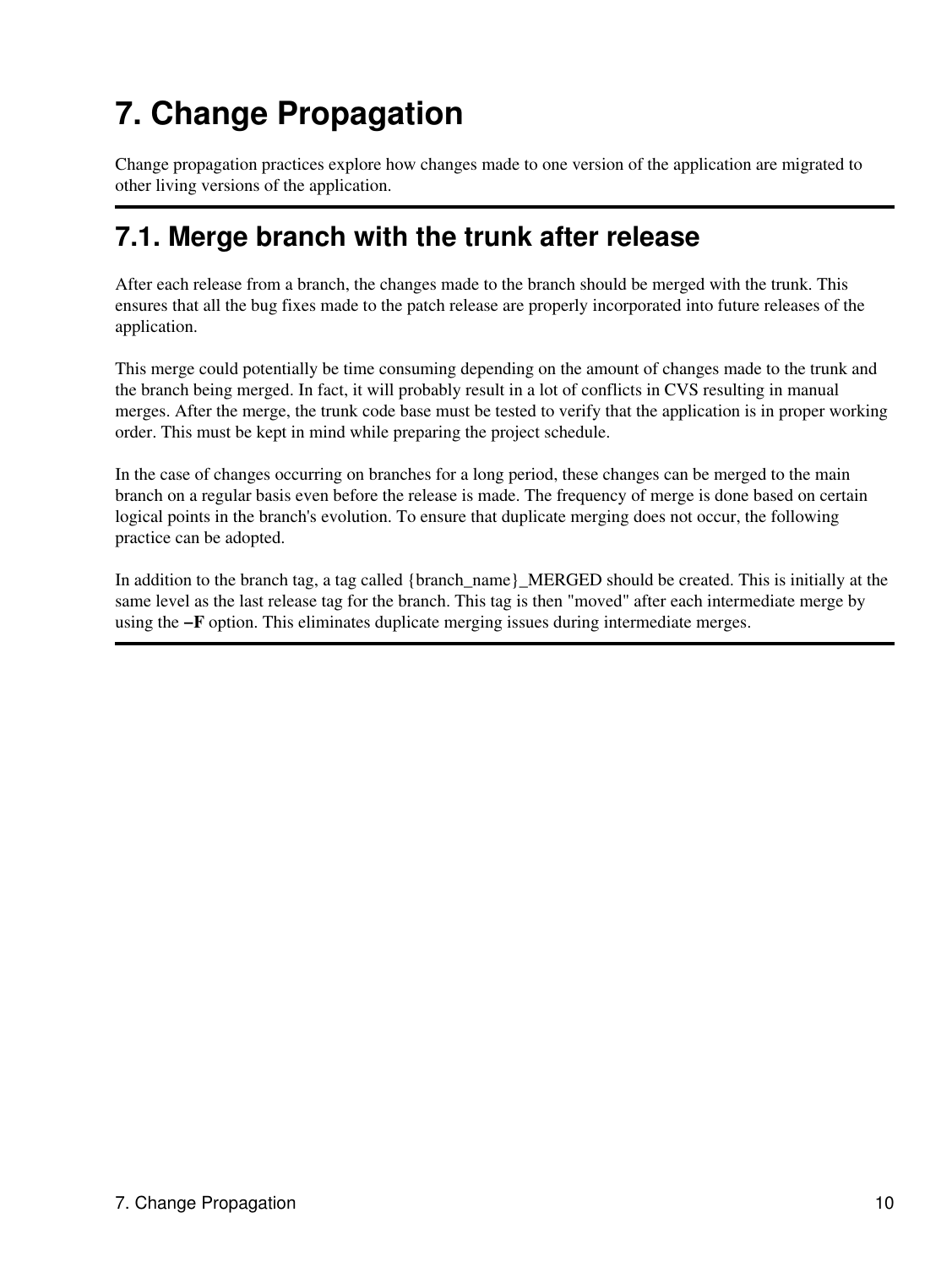# <span id="page-13-0"></span>**8. Software Builds**

This section deals with the best practices for software builds. Build is the process of creating the application binaries for a software release. They are done in a periodic manner by the build teams to provide baseline binaries for daily work.

### <span id="page-13-1"></span>**8.1. Build Early and Build Often (BEBO)**

A variation of this adage has been around in the Open Source community called "Release Early and Release Often" for quite some time albeit for a different reason. BEBO helps a development team identify issues that can arise from checking in the wrong files. BEBO will address integration issues at the application level that might have slipped passed individual developer builds. It will also improve the team morale when they see a working version of the application.

Builds must be done on a regular basis. There should be a dedicated resource(s) assigned to do the same. The entire project team must be trained to view the daily build as an important activity and not as a chore. Builds must be completed without any failures on a regular basis. Build failures must be a rare event and should be treated with utmost seriousness. The project team should ensure that successful builds are top priority on their agenda. The seriousness can be emphasised by setting up a penalty for breaking the build.

Each build can be tagged in CVS using a standard naming convention. This can help developers checkout a working version of the entire system from daily builds for local development.

### <span id="page-13-2"></span>**8.2. Automate build Process completely**

Another key practice for software builds is to automate the build process completely. The automation process must also include automatic retrieval of the right source files from the CVS repository. This ensures that the build process is completely repeatable and consistent. In addition, the chances of a build with the wrong version of the application source files are reduced to a large degree.

By automating the build process, the task of building often becomes less burdensome.

### <span id="page-13-3"></span>**8.3. All necessary files must be checked−in before build**

This adage sounds trivial at first but this problem is very common even with experienced development teams due to oversight. The problem of oversight cannot be easily addressed since the onus is on the individual developer to ensure that his or her file has been checked in. This practice should be drummed into the team in the form of training and pre−build announcements to ensure that the right version of source code is available in the repository.

Automated build process as explained above will help in catching this problem to a certain degree since they will automatically take the source code from the CVS repository and perform the software build. Any missed items will surface during the build process itself (makefiles etc.,) or during the regression testing of the product (older version of the file checked in).

A penalty based system can be setup to handle wrong check−in. Having a kitty for a post project party to which each person who makes a wrong check−in will contribute a fixed amount will act a good penalty system.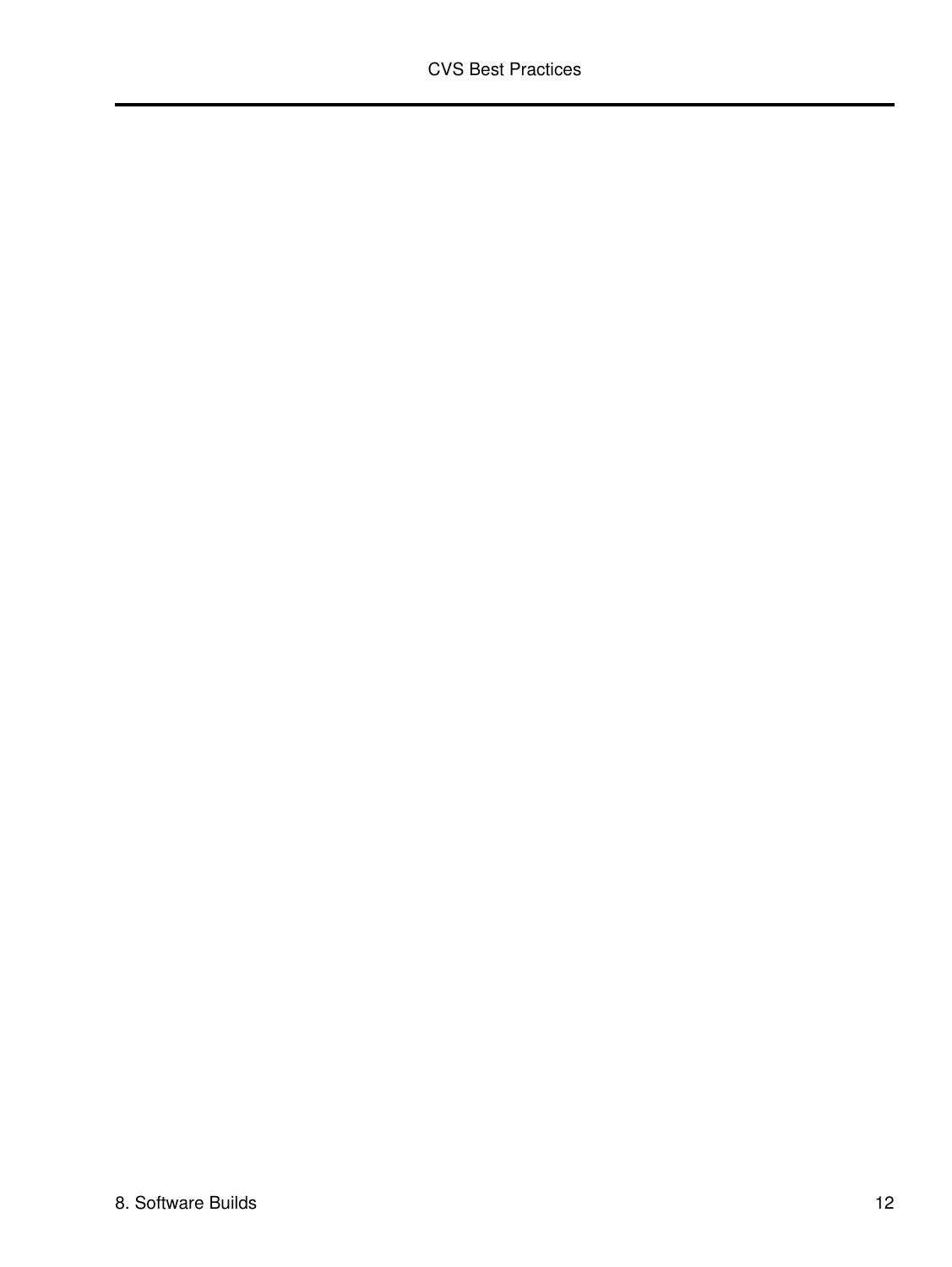# <span id="page-15-0"></span>**9. Institutionalize CVS in the Organization**

Here we will look at the best practices for institutionalizing CVS usage in the organization.

#### <span id="page-15-1"></span>**9.1. Implement Change Management Process**

All organizations must implement a good Change management process (CMP). A good CMP will define how changes are received, recorded, tracked, executed and delivered. CVS provides version control for your project. Change management addresses the "bigger picture" of how enhancements and bugs are received, tracked and closed. CVS will play a smaller but a very important part in this entire picture. With a formal change management process in place in the organization, tools such as CVS will be looked at as aiding this process instead of acting as a general development overhead.

Change management is quite a vast topic that cannot be done justice here. Please look up other sources of information on change management.

#### <span id="page-15-2"></span>**9.2. Make CVS Usage part of Objectives**

To institutionalize CVS, it can be made as part of the performance objectives for the developer to use CVS in the project. In addition, it can also be made as part of the objective for the project manager to deploy CVS in his or her project.

Compliance of this can then be reviewed as part of the appraisal cycle for the employee.

#### <span id="page-15-3"></span>**9.3. Collect metrics on CVS usage**

CVS usage metrics can be collected in terms of percentage of deployment in the organization, project size handled etc., This information will spur other line managers and program managers to look at CVS as a tool that will aid them in their daily operations.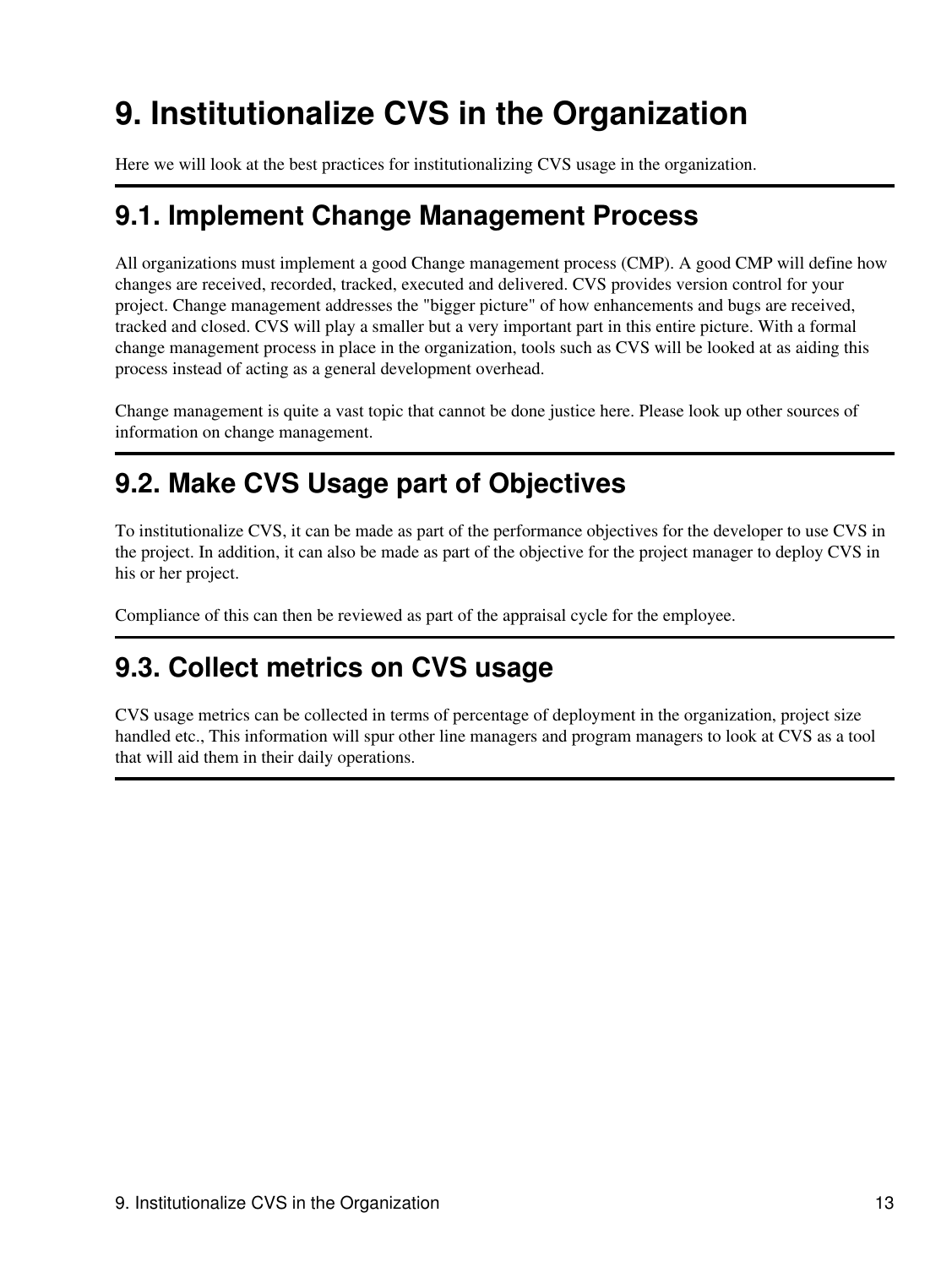## <span id="page-16-0"></span>**10. Best Practices in Action**

The best way to explain the need for these best practices is by putting together an example of a real world project scenario and show how exactly will these best practices fit into the "bigger picture". Also, a lot of readers have told me that the sections on [Branching and Merging](#page-10-0) and [Change Propagation](#page-12-0) will require examples for better explanation. Listening to the readers is a Good Thing so I have put together a particular project scenario and then create a series of events to show how the best practices, if followed, would help is making operations smoother.

#### <span id="page-16-1"></span>**10.1. Inception**

Consider a software project where version 1.0 has just been put into production and everyone is done celebrating. The next step is to start working on the new features of the subsequent release. Also, the users of the system have started to use it full−time and bug reports of various levels have started to come in.

Before jumping into new enhancements or bug fixes, the best practices for [Branching and Merging](#page-10-0) should be followed. Few of the important practices are [Tag each release](#page-10-2) and [Create a branch after each release.](#page-11-0) These practices will effectively established two "development environments", one for regular enhancements and the other for bug fixes and minor enhancements on the last release.

Let us assume that the release was tagged as

release\_1\_0

Then the branch was created with the branch name

```
release_1_0_patches
```
#### <span id="page-16-2"></span>**10.2. Development and Delivery**

Now, we are ready for business. Let us examine the bug fixes and enhancements track. Assume that there are three bugs of which two are of a high priority that should be fixed right away (possibly within a week) and the third can be delivered after some time (say after 4 weeks). In the middle of this schedule there is a regular release scheduled in three weeks. Considering that we have a busy month ahead, let us see how exactly we can use the Best practices to ease the days ahead.

The timeline for the various release in the next month looks like this.

 Fix Enhancement Fix Today Release 1 Release Release 2 |\_\_\_\_\_\_\_|\_\_\_\_\_\_\_\_\_\_\_\_\_\_|\_\_\_\_\_\_\_\_\_| Time −−>

We have two teams, one working on the bug fix branch and another team working on the features for the next release on the main trunk. These teams must make sure that they start out with the right version in their sandbox.

1. The bug fix team will check out using the command line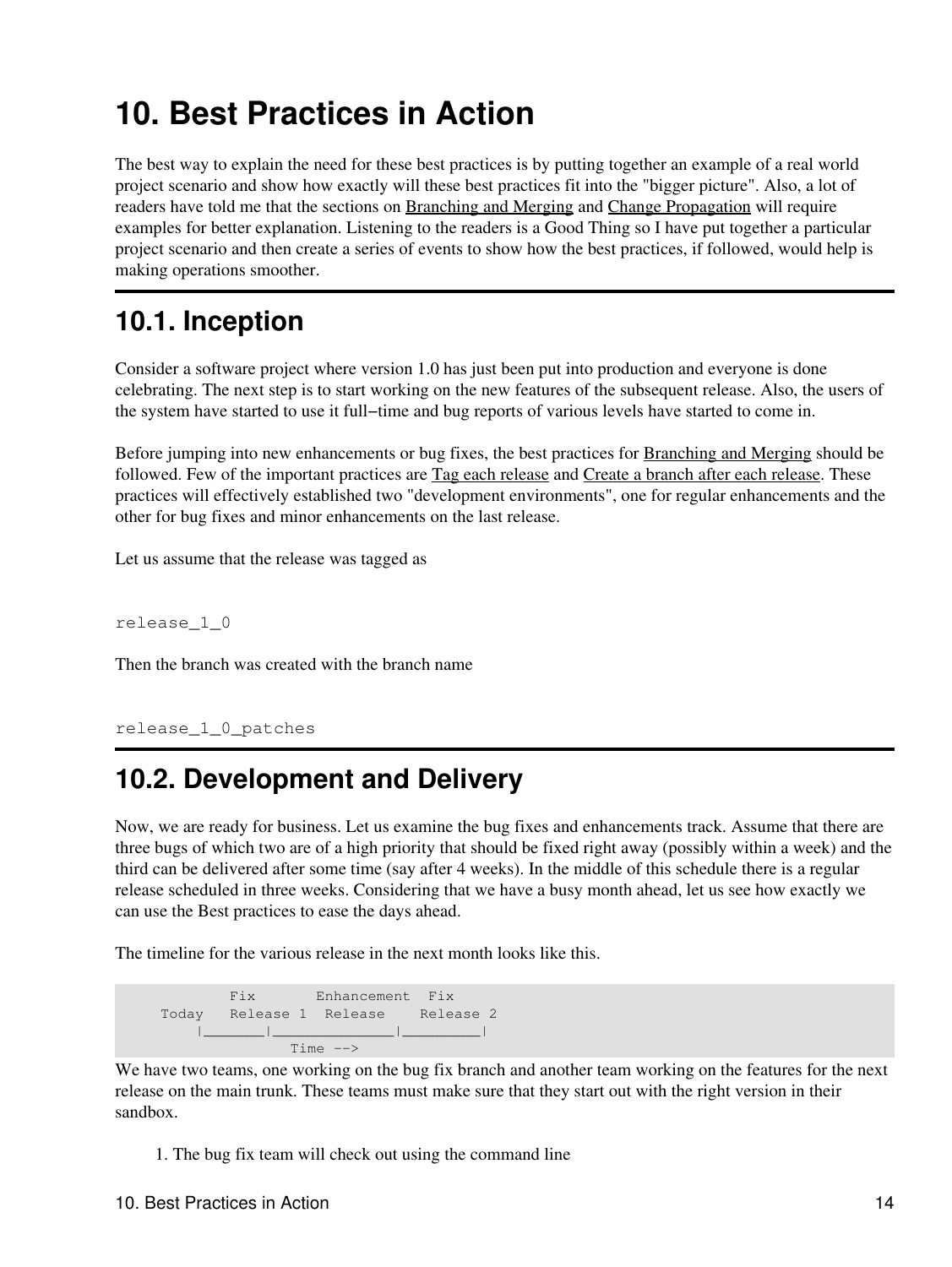#### CVS Best Practices

#### **cvs checkout −R −r release\_1\_0\_patches {project name}**

2. The team that is working on the next release will use the command line

#### **cvs checkout −R {project name}**

As soon as the bug fix team completes the two top priority bugs, they will update, verify a successful build and commit their changes to the bug fix branch using the command line

#### **cvs update −R −r release\_1\_0\_patches {module name}**

The team should perform a build at this point to verify that the update did not break any code on the branch. Once the build is successful, the branch should be committed back into the repository.

#### **cvs commit −R −r release\_1\_0\_patches {module name}**

[Build Early and Build Often](#page-13-1) : On a daily basis, each developer will check in code to CVS and to ensure sanity of code, daily builds on the bug fixed branch will be undertaken by checking out from CVS on a clean environment and completely rebuilt. These daily builds can be tagged in CVS using the following naming convention

```
build_1_1_yyyymmdd : for the branch
build_2_0_yyyymmdd : for the trunk
```
The regular process of build−test−fix is followed to make a version ready for delivery. The tag will help developers checkout a working copy of the latest build as and when necessary.

When the source code is released to the outside world, two practices have to be followed.

- 1. [Tag each release](#page-10-2): This ensures that the bug fix release is tagged correctly and so can be traced out at a later point in time if necessary.
- 2. [Merge branch with the trunk after release](#page-12-1): This ensures that the bug fix is merged back into the main trunk ensuring that all future releases is a truly cumulative delivery.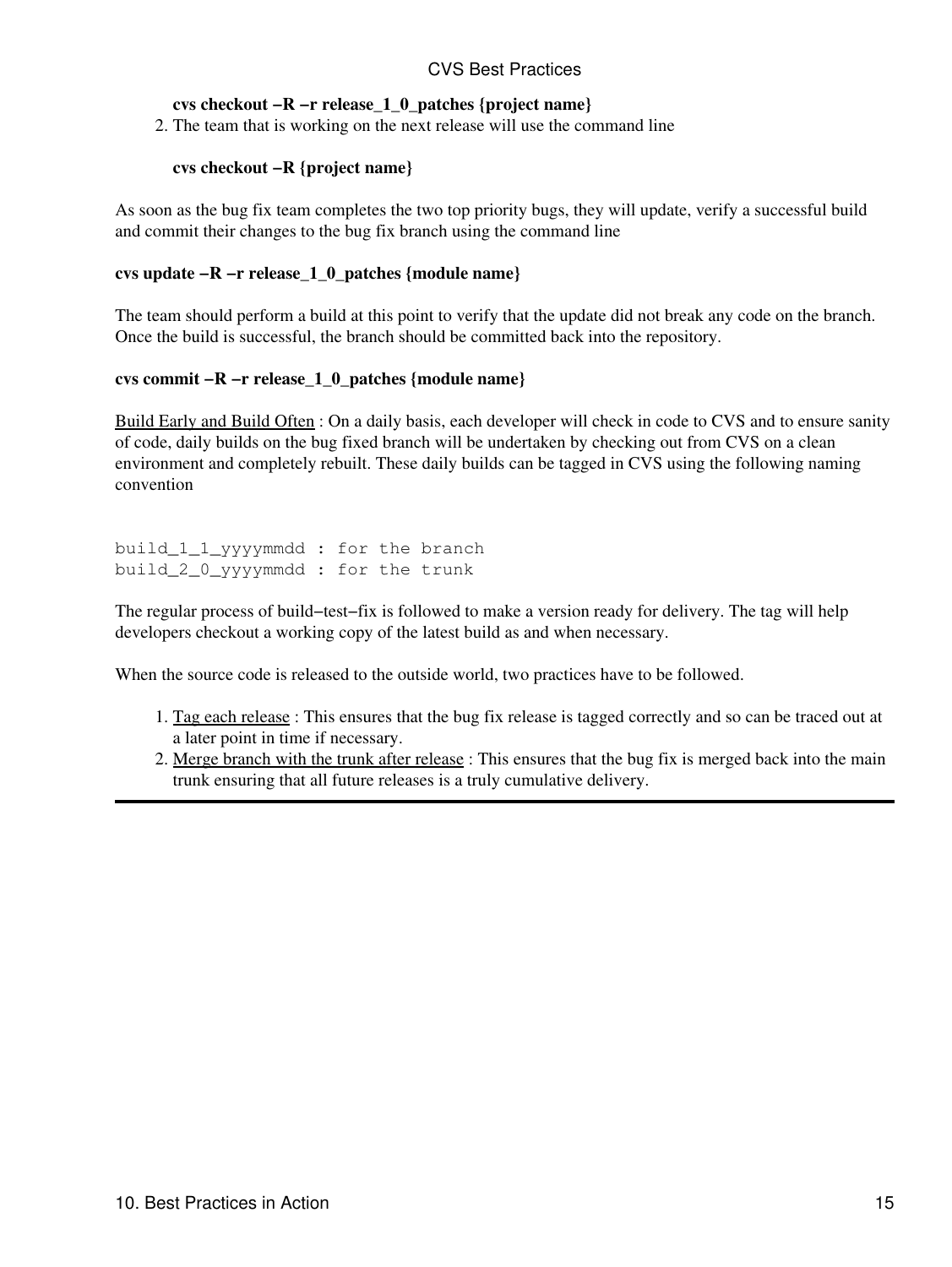# <span id="page-18-0"></span>**11. Conclusion**

These best practices are meant to help software teams get a head start on using CVS for their development. The ideas presented here have to be constantly reviewed and evolved. I would like this to be a growing and evolving document. Please send your comments and ideas to  $\leq$  vivekv at vahoo dot com>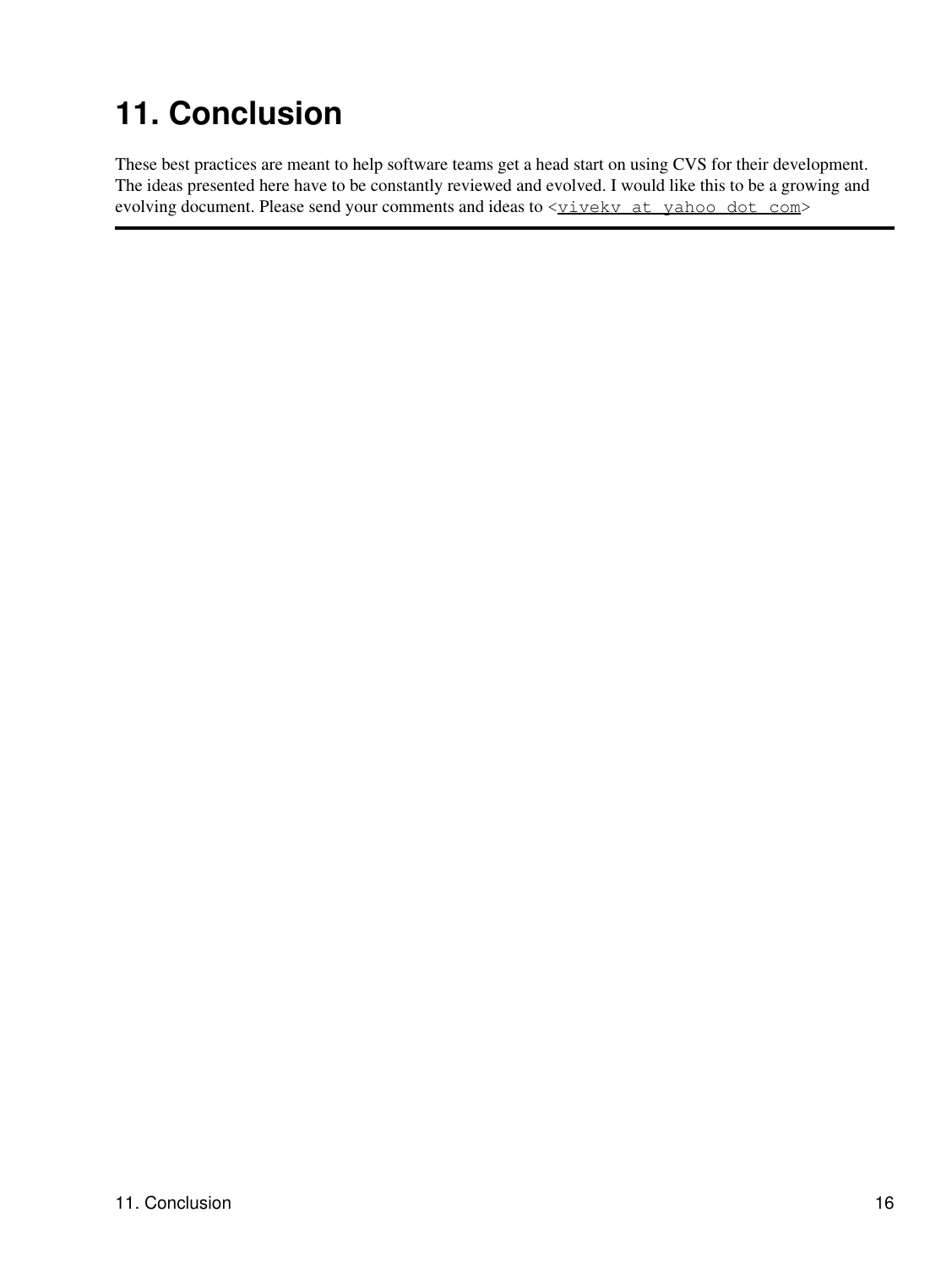## <span id="page-19-0"></span>**A. GNU Free Documentation License**

Version 1.1, March 2000

Copyright (C) 2000 Free Software Foundation, Inc. 59 Temple Place, Suite 330, Boston, MA 02111−1307 USA Everyone is permitted to copy and distribute verbatim copies of this license document, but changing it is not allowed.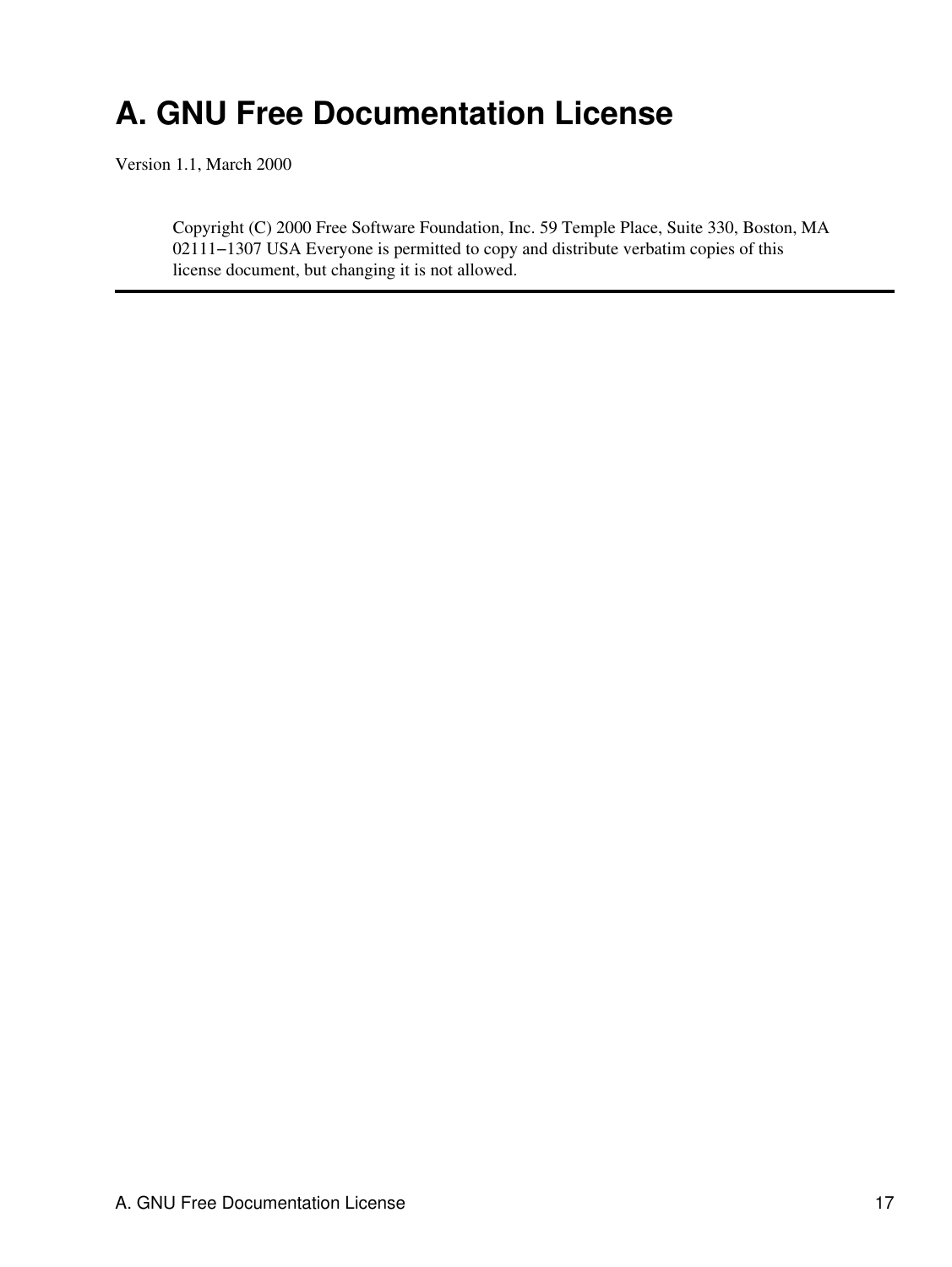## <span id="page-20-0"></span>**0. Preamble**

The purpose of this License is to make a manual, textbook, or other written document "free" in the sense of freedom: to assure everyone the effective freedom to copy and redistribute it, with or without modifying it, either commercially or noncommercially. Secondarily, this License preserves for the author and publisher a way to get credit for their work, while not being considered responsible for modifications made by others.

This License is a kind of "copyleft", which means that derivative works of the document must themselves be free in the same sense. It complements the GNU General Public License, which is a copyleft license designed for free software.

We have designed this License in order to use it for manuals for free software, because free software needs free documentation: a free program should come with manuals providing the same freedoms that the software does. But this License is not limited to software manuals; it can be used for any textual work, regardless of subject matter or whether it is published as a printed book. We recommend this License principally for works whose purpose is instruction or reference.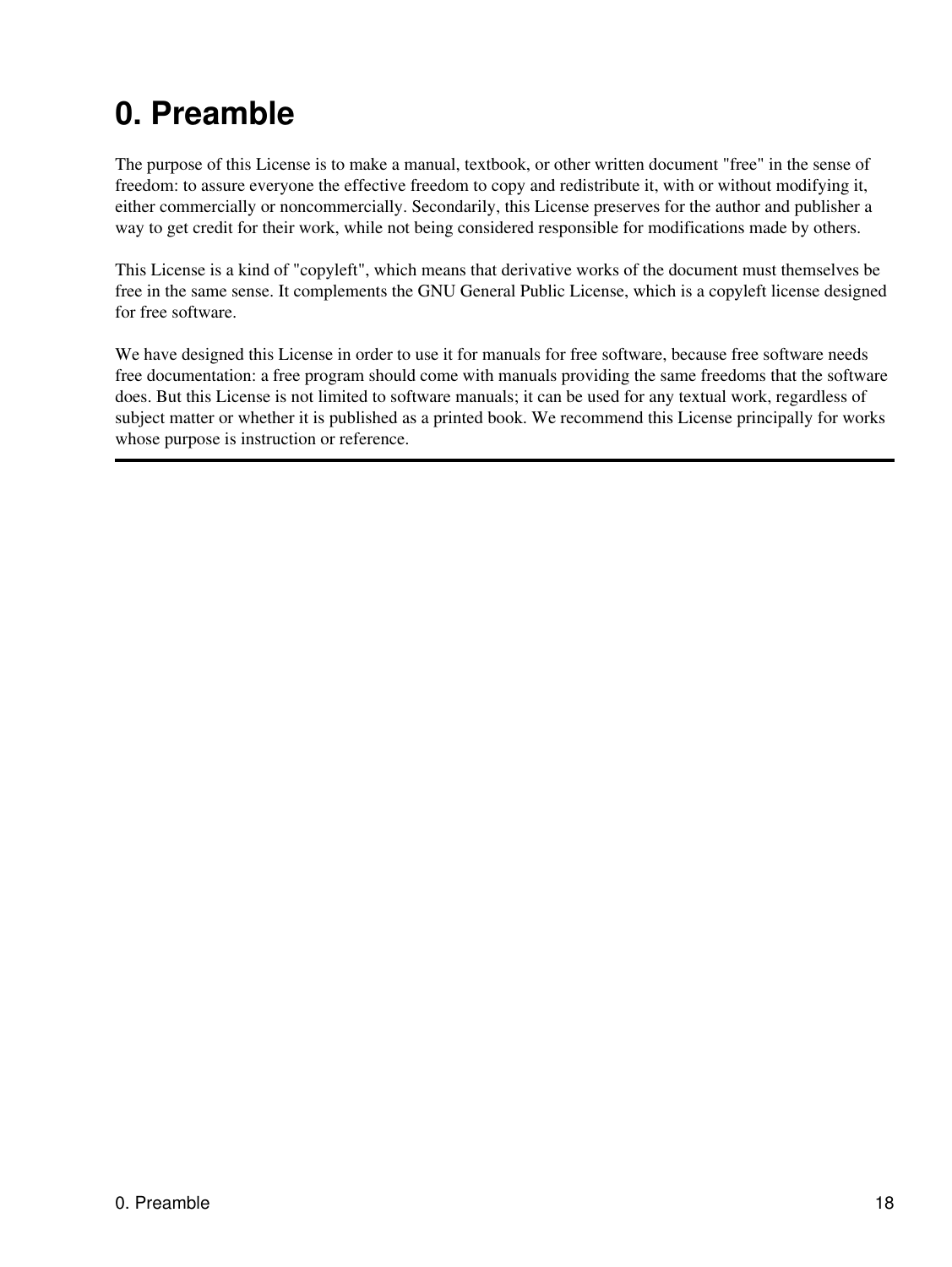# <span id="page-21-0"></span>**1. Applicability and Definitions**

This License applies to any manual or other work that contains a notice placed by the copyright holder saying it can be distributed under the terms of this License. The "Document", below, refers to any such manual or work. Any member of the public is a licensee, and is addressed as "you".

A "Modified Version" of the Document means any work containing the Document or a portion of it, either copied verbatim, or with modifications and/or translated into another language.

A "Secondary Section" is a named appendix or a front−matter section of the Document that deals exclusively with the relationship of the publishers or authors of the Document to the Document's overall subject (or to related matters) and contains nothing that could fall directly within that overall subject. (For example, if the Document is in part a textbook of mathematics, a Secondary Section may not explain any mathematics.) The relationship could be a matter of historical connection with the subject or with related matters, or of legal, commercial, philosophical, ethical or political position regarding them.

The "Invariant Sections" are certain Secondary Sections whose titles are designated, as being those of Invariant Sections, in the notice that says that the Document is released under this License.

The "Cover Texts" are certain short passages of text that are listed, as Front−Cover Texts or Back−Cover Texts, in the notice that says that the Document is released under this License.

A "Transparent" copy of the Document means a machine−readable copy, represented in a format whose specification is available to the general public, whose contents can be viewed and edited directly and straightforwardly with generic text editors or (for images composed of pixels) generic paint programs or (for drawings) some widely available drawing editor, and that is suitable for input to text formatters or for automatic translation to a variety of formats suitable for input to text formatters. A copy made in an otherwise Transparent file format whose markup has been designed to thwart or discourage subsequent modification by readers is not Transparent. A copy that is not "Transparent" is called "Opaque".

Examples of suitable formats for Transparent copies include plain ASCII without markup, Texinfo input format, LaTeX input format, SGML or XML using a publicly available DTD, and standard−conforming simple HTML designed for human modification. Opaque formats include PostScript, PDF, proprietary formats that can be read and edited only by proprietary word processors, SGML or XML for which the DTD and/or processing tools are not generally available, and the machine−generated HTML produced by some word processors for output purposes only.

The "Title Page" means, for a printed book, the title page itself, plus such following pages as are needed to hold, legibly, the material this License requires to appear in the title page. For works in formats which do not have any title page as such, "Title Page" means the text near the most prominent appearance of the work's title, preceding the beginning of the body of the text.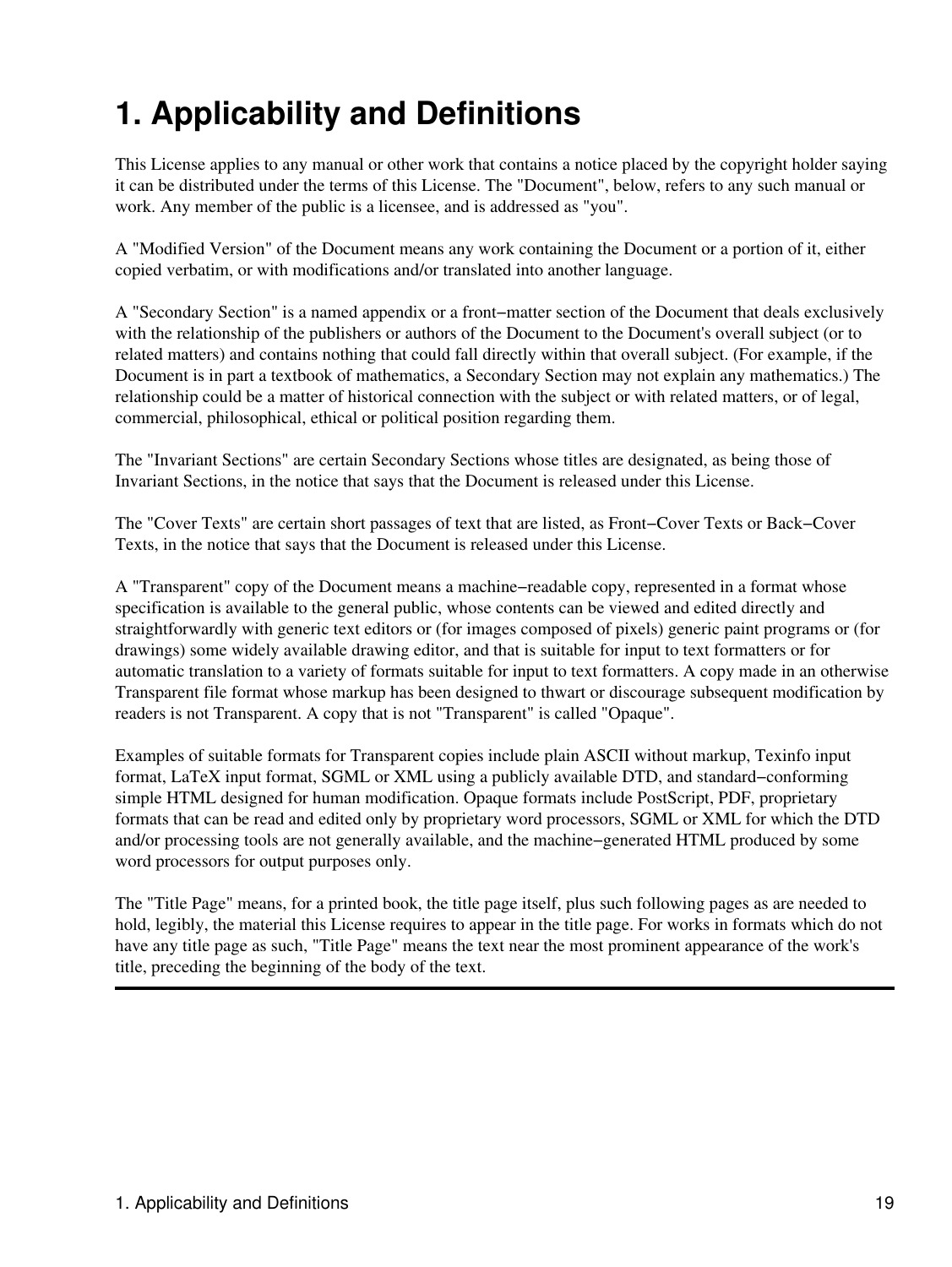# <span id="page-22-0"></span>**2. Verbatim Copying**

You may copy and distribute the Document in any medium, either commercially or noncommercially, provided that this License, the copyright notices, and the license notice saying this License applies to the Document are reproduced in all copies, and that you add no other conditions whatsoever to those of this License. You may not use technical measures to obstruct or control the reading or further copying of the copies you make or distribute. However, you may accept compensation in exchange for copies. If you distribute a large enough number of copies you must also follow the conditions in section 3.

You may also lend copies, under the same conditions stated above, and you may publicly display copies.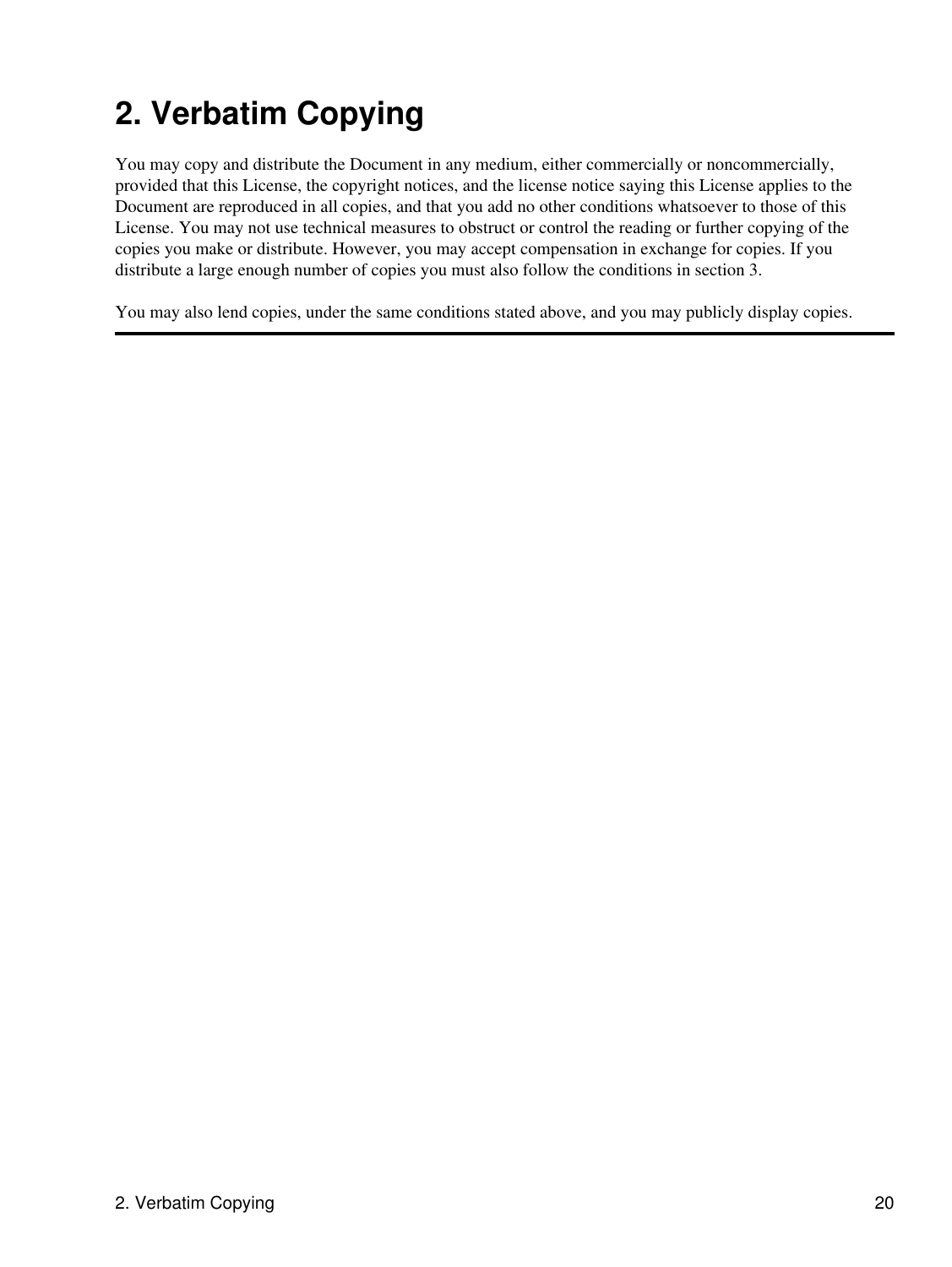# <span id="page-23-0"></span>**3. Copying in Quantity**

If you publish printed copies of the Document numbering more than 100, and the Document's license notice requires Cover Texts, you must enclose the copies in covers that carry, clearly and legibly, all these Cover Texts: Front−Cover Texts on the front cover, and Back−Cover Texts on the back cover. Both covers must also clearly and legibly identify you as the publisher of these copies. The front cover must present the full title with all words of the title equally prominent and visible. You may add other material on the covers in addition. Copying with changes limited to the covers, as long as they preserve the title of the Document and satisfy these conditions, can be treated as verbatim copying in other respects.

If the required texts for either cover are too voluminous to fit legibly, you should put the first ones listed (as many as fit reasonably) on the actual cover, and continue the rest onto adjacent pages.

If you publish or distribute Opaque copies of the Document numbering more than 100, you must either include a machine−readable Transparent copy along with each Opaque copy, or state in or with each Opaque copy a publicly−accessible computer−network location containing a complete Transparent copy of the Document, free of added material, which the general network−using public has access to download anonymously at no charge using public−standard network protocols. If you use the latter option, you must take reasonably prudent steps, when you begin distribution of Opaque copies in quantity, to ensure that this Transparent copy will remain thus accessible at the stated location until at least one year after the last time you distribute an Opaque copy (directly or through your agents or retailers) of that edition to the public.

It is requested, but not required, that you contact the authors of the Document well before redistributing any large number of copies, to give them a chance to provide you with an updated version of the Document.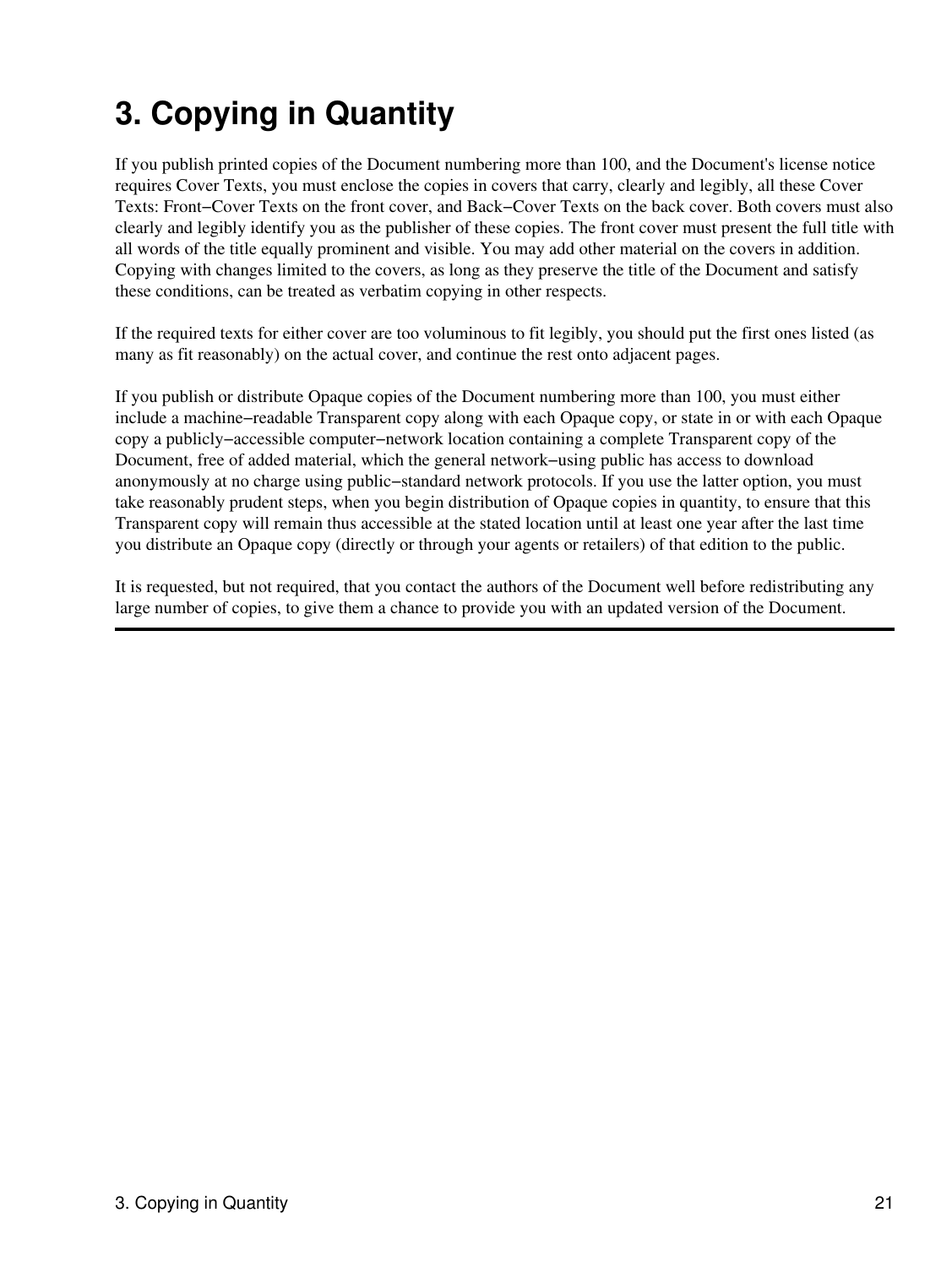## <span id="page-24-0"></span>**4. Modifications**

You may copy and distribute a Modified Version of the Document under the conditions of sections 2 and 3 above, provided that you release the Modified Version under precisely this License, with the Modified Version filling the role of the Document, thus licensing distribution and modification of the Modified Version to whoever possesses a copy of it. In addition, you must do these things in the Modified Version:

- A. Use in the Title Page (and on the covers, if any) a title distinct from that of the Document, and from those of previous versions (which should, if there were any, be listed in the History section of the Document). You may use the same title as a previous version if the original publisher of that version gives permission.
- B. List on the Title Page, as authors, one or more persons or entities responsible for authorship of the modifications in the Modified Version, together with at least five of the principal authors of the Document (all of its principal authors, if it has less than five).
- C. State on the Title page the name of the publisher of the Modified Version, as the publisher.
- D. Preserve all the copyright notices of the Document.
- E. Add an appropriate copyright notice for your modifications adjacent to the other copyright notices.
- F. Include, immediately after the copyright notices, a license notice giving the public permission to use the Modified Version under the terms of this License, in the form shown in the Addendum below.
- G. Preserve in that license notice the full lists of Invariant Sections and required Cover Texts given in the Document's license notice.
- H. Include an unaltered copy of this License.
- I. Preserve the section entitled "History", and its title, and add to it an item stating at least the title, year, new authors, and publisher of the Modified Version as given on the Title Page. If there is no section entitled "History" in the Document, create one stating the title, year, authors, and publisher of the Document as given on its Title Page, then add an item describing the Modified Version as stated in the previous sentence.
- J. Preserve the network location, if any, given in the Document for public access to a Transparent copy of the Document, and likewise the network locations given in the Document for previous versions it was based on. These may be placed in the "History" section. You may omit a network location for a work that was published at least four years before the Document itself, or if the original publisher of the version it refers to gives permission.
- K. In any section entitled "Acknowledgements" or "Dedications", preserve the section's title, and preserve in the section all the substance and tone of each of the contributor acknowledgements and/or dedications given therein.
- L. Preserve all the Invariant Sections of the Document, unaltered in their text and in their titles. Section numbers or the equivalent are not considered part of the section titles.
- M. Delete any section entitled "Endorsements". Such a section may not be included in the Modified Version.
- N. Do not retitle any existing section as "Endorsements" or to conflict in title with any Invariant Section.

If the Modified Version includes new front−matter sections or appendices that qualify as Secondary Sections and contain no material copied from the Document, you may at your option designate some or all of these sections as invariant. To do this, add their titles to the list of Invariant Sections in the Modified Version's license notice. These titles must be distinct from any other section titles.

You may add a section entitled "Endorsements", provided it contains nothing but endorsements of your Modified Version by various parties−−for example, statements of peer review or that the text has been approved by an organization as the authoritative definition of a standard.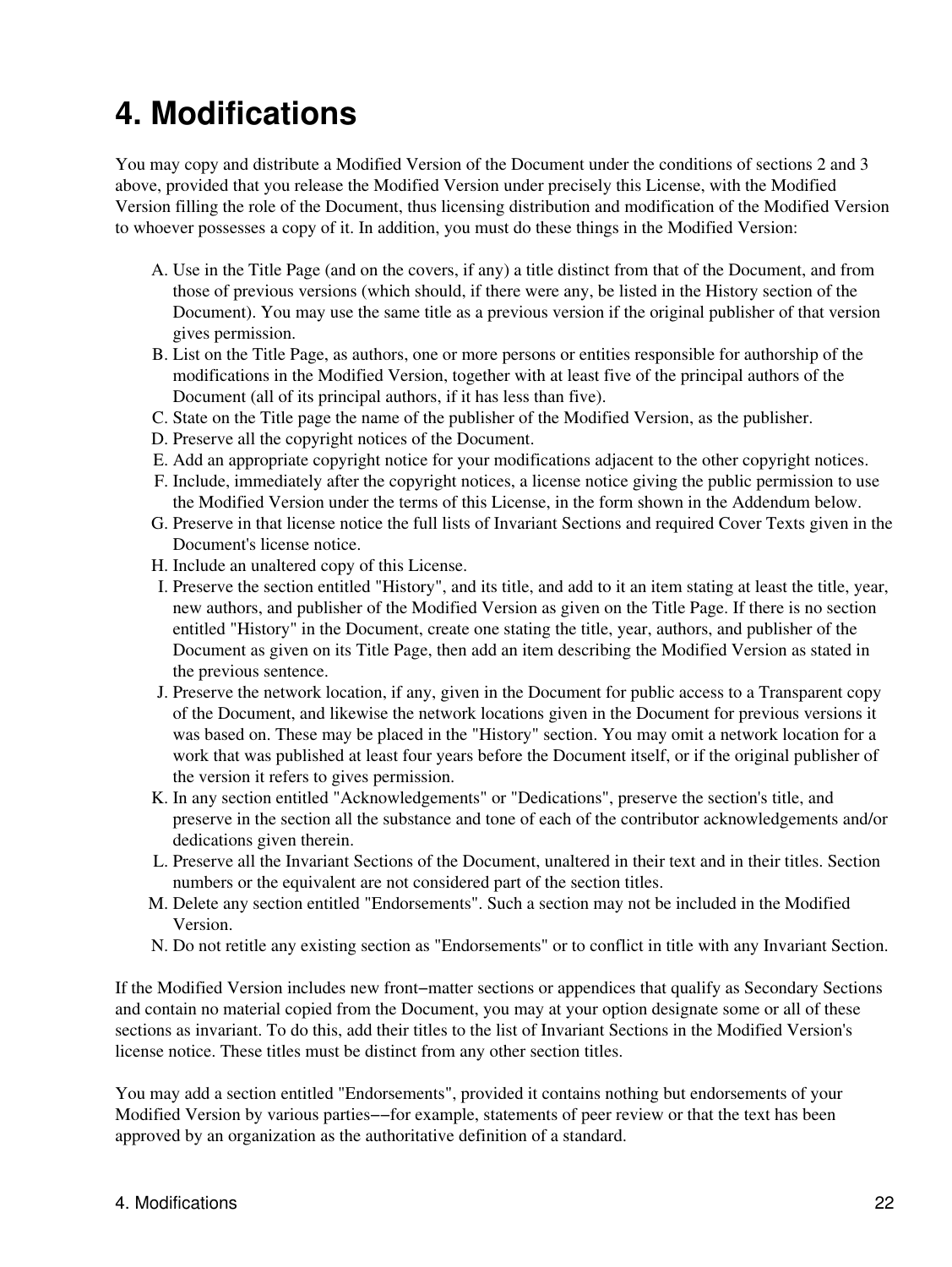#### CVS Best Practices

You may add a passage of up to five words as a Front−Cover Text, and a passage of up to 25 words as a Back−Cover Text, to the end of the list of Cover Texts in the Modified Version. Only one passage of Front−Cover Text and one of Back−Cover Text may be added by (or through arrangements made by) any one entity. If the Document already includes a cover text for the same cover, previously added by you or by arrangement made by the same entity you are acting on behalf of, you may not add another; but you may replace the old one, on explicit permission from the previous publisher that added the old one.

The author(s) and publisher(s) of the Document do not by this License give permission to use their names for publicity for or to assert or imply endorsement of any Modified Version.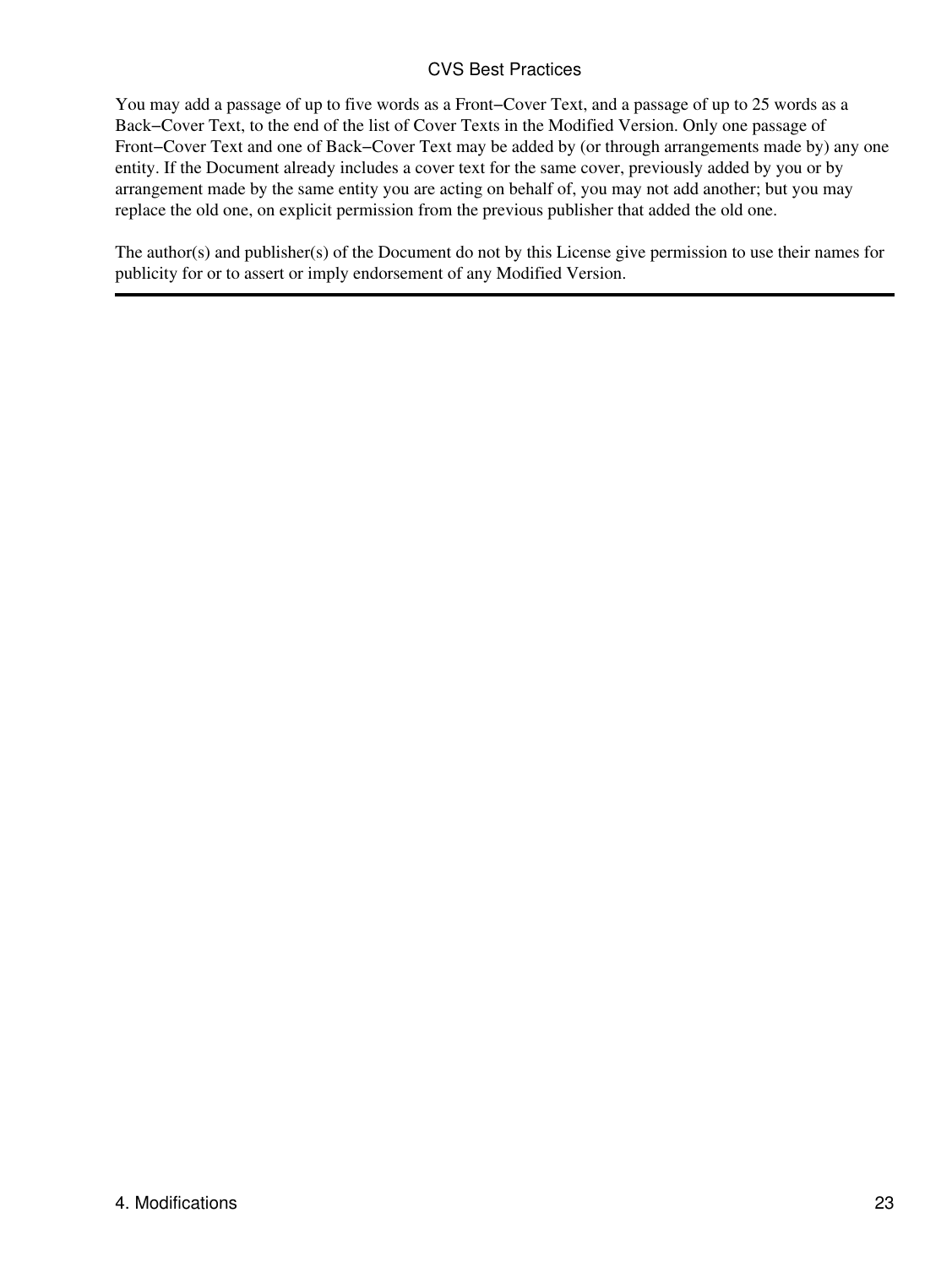# <span id="page-26-0"></span>**5. Combining Documents**

You may combine the Document with other documents released under this License, under the terms defined in section 4 above for modified versions, provided that you include in the combination all of the Invariant Sections of all of the original documents, unmodified, and list them all as Invariant Sections of your combined work in its license notice.

The combined work need only contain one copy of this License, and multiple identical Invariant Sections may be replaced with a single copy. If there are multiple Invariant Sections with the same name but different contents, make the title of each such section unique by adding at the end of it, in parentheses, the name of the original author or publisher of that section if known, or else a unique number. Make the same adjustment to the section titles in the list of Invariant Sections in the license notice of the combined work.

In the combination, you must combine any sections entitled "History" in the various original documents, forming one section entitled "History"; likewise combine any sections entitled "Acknowledgements", and any sections entitled "Dedications". You must delete all sections entitled "Endorsements."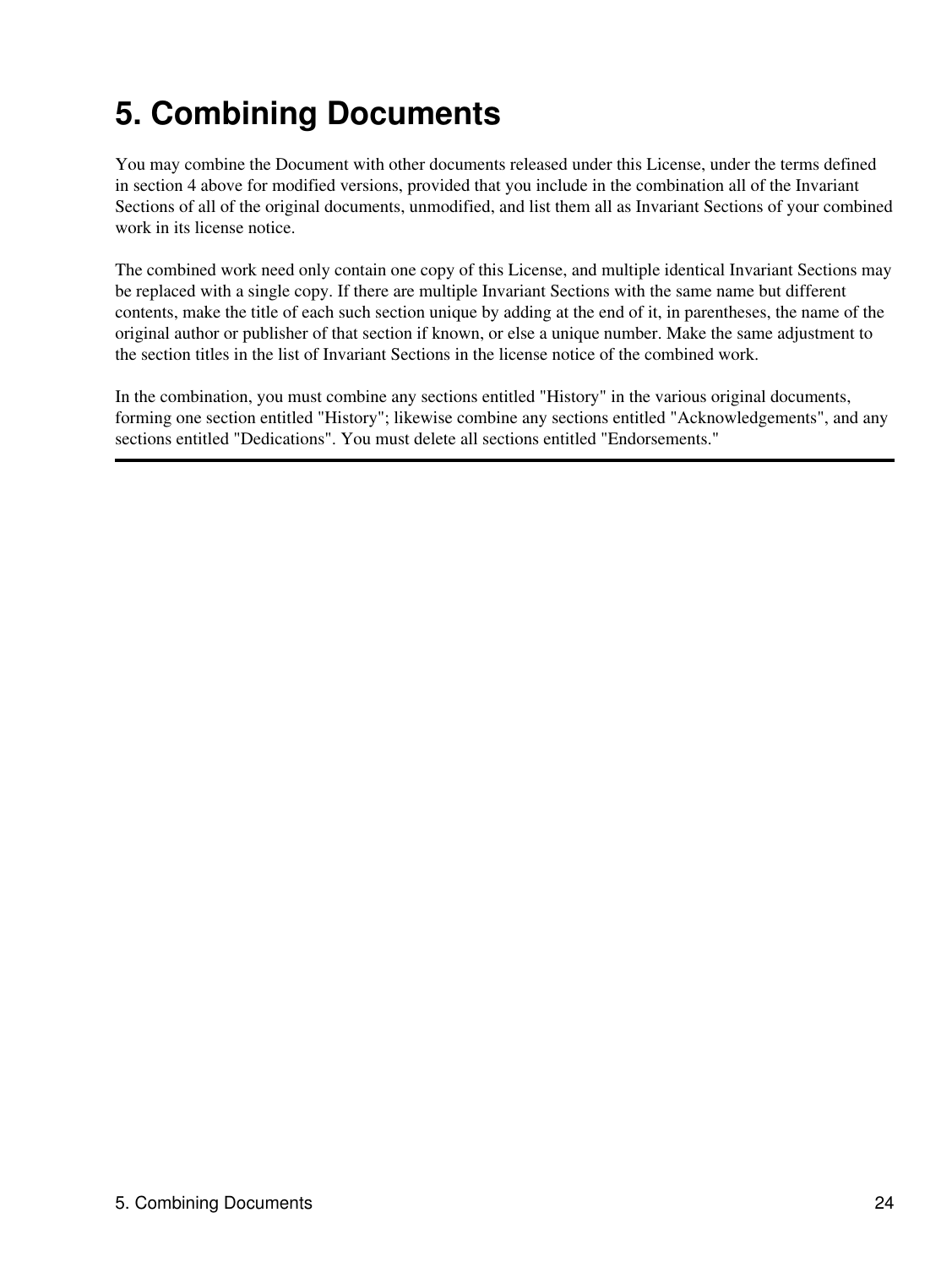## <span id="page-27-0"></span>**6. Collections of Documents**

You may make a collection consisting of the Document and other documents released under this License, and replace the individual copies of this License in the various documents with a single copy that is included in the collection, provided that you follow the rules of this License for verbatim copying of each of the documents in all other respects.

You may extract a single document from such a collection, and distribute it individually under this License, provided you insert a copy of this License into the extracted document, and follow this License in all other respects regarding verbatim copying of that document.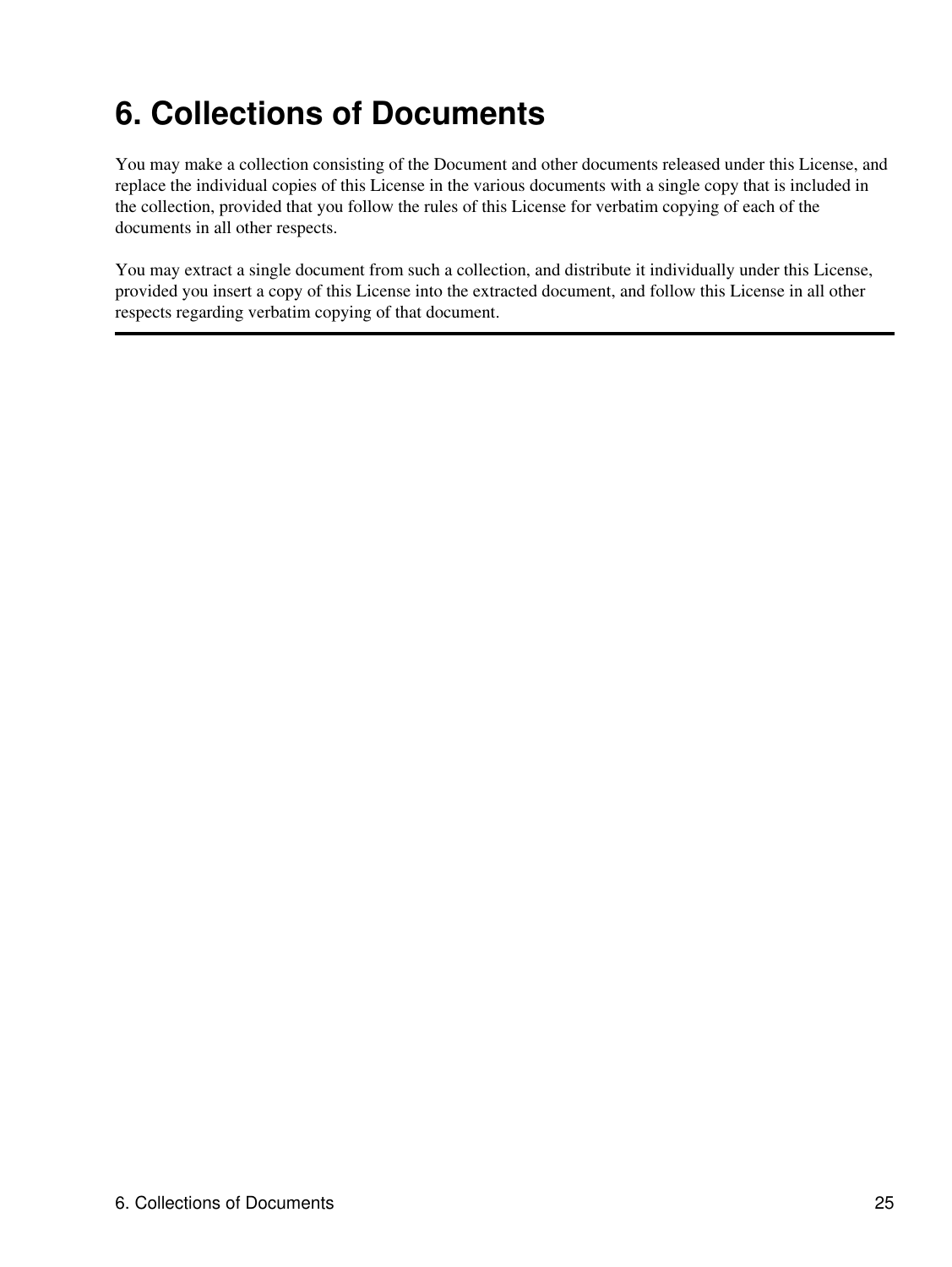# <span id="page-28-0"></span>**7. Aggregation with Independent Works**

A compilation of the Document or its derivatives with other separate and independent documents or works, in or on a volume of a storage or distribution medium, does not as a whole count as a Modified Version of the Document, provided no compilation copyright is claimed for the compilation. Such a compilation is called an "aggregate", and this License does not apply to the other self−contained works thus compiled with the Document, on account of their being thus compiled, if they are not themselves derivative works of the Document.

If the Cover Text requirement of section 3 is applicable to these copies of the Document, then if the Document is less than one quarter of the entire aggregate, the Document's Cover Texts may be placed on covers that surround only the Document within the aggregate. Otherwise they must appear on covers around the whole aggregate.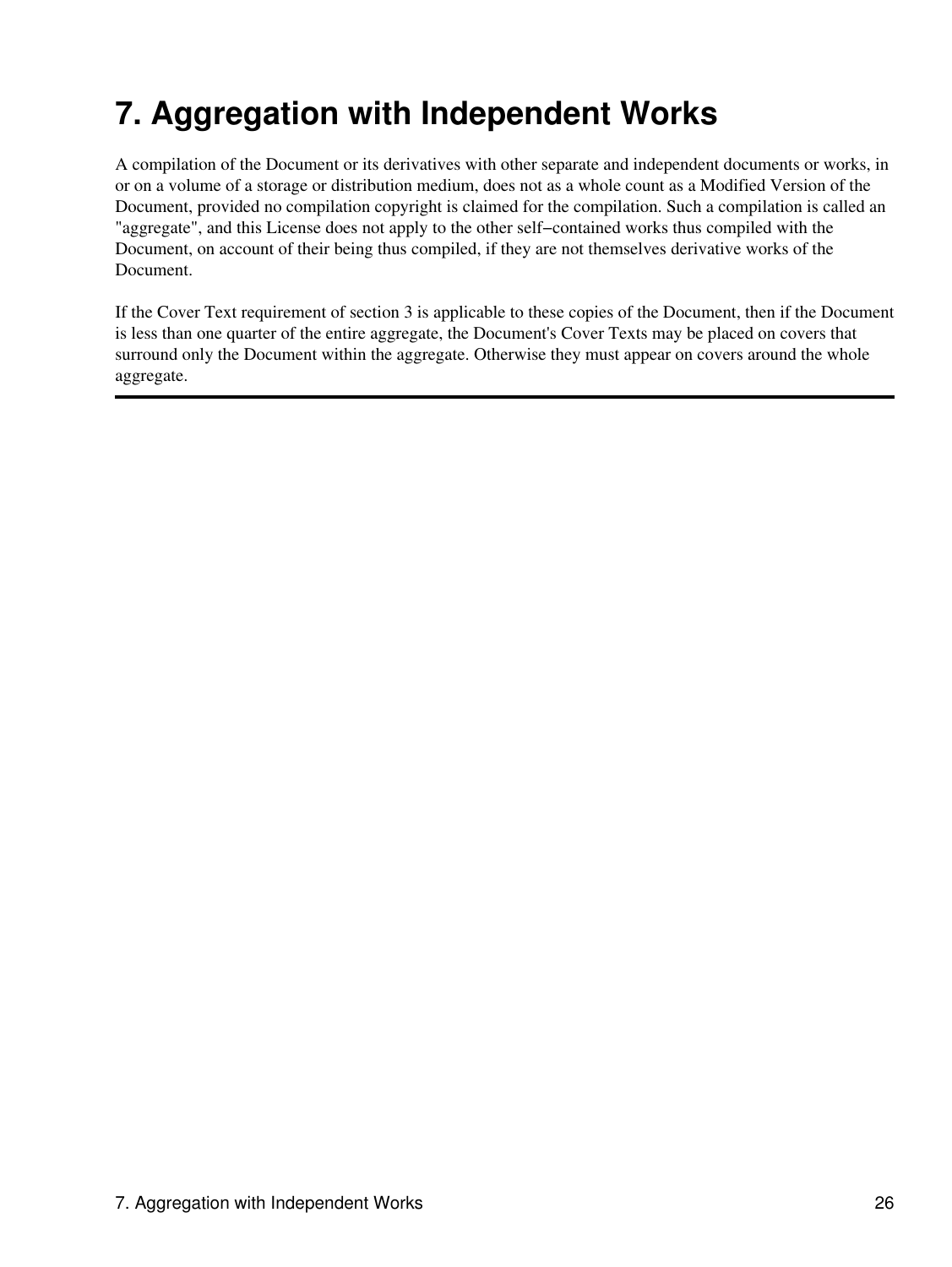# <span id="page-29-0"></span>**8. Translation**

Translation is considered a kind of modification, so you may distribute translations of the Document under the terms of section 4. Replacing Invariant Sections with translations requires special permission from their copyright holders, but you may include translations of some or all Invariant Sections in addition to the original versions of these Invariant Sections. You may include a translation of this License provided that you also include the original English version of this License. In case of a disagreement between the translation and the original English version of this License, the original English version will prevail.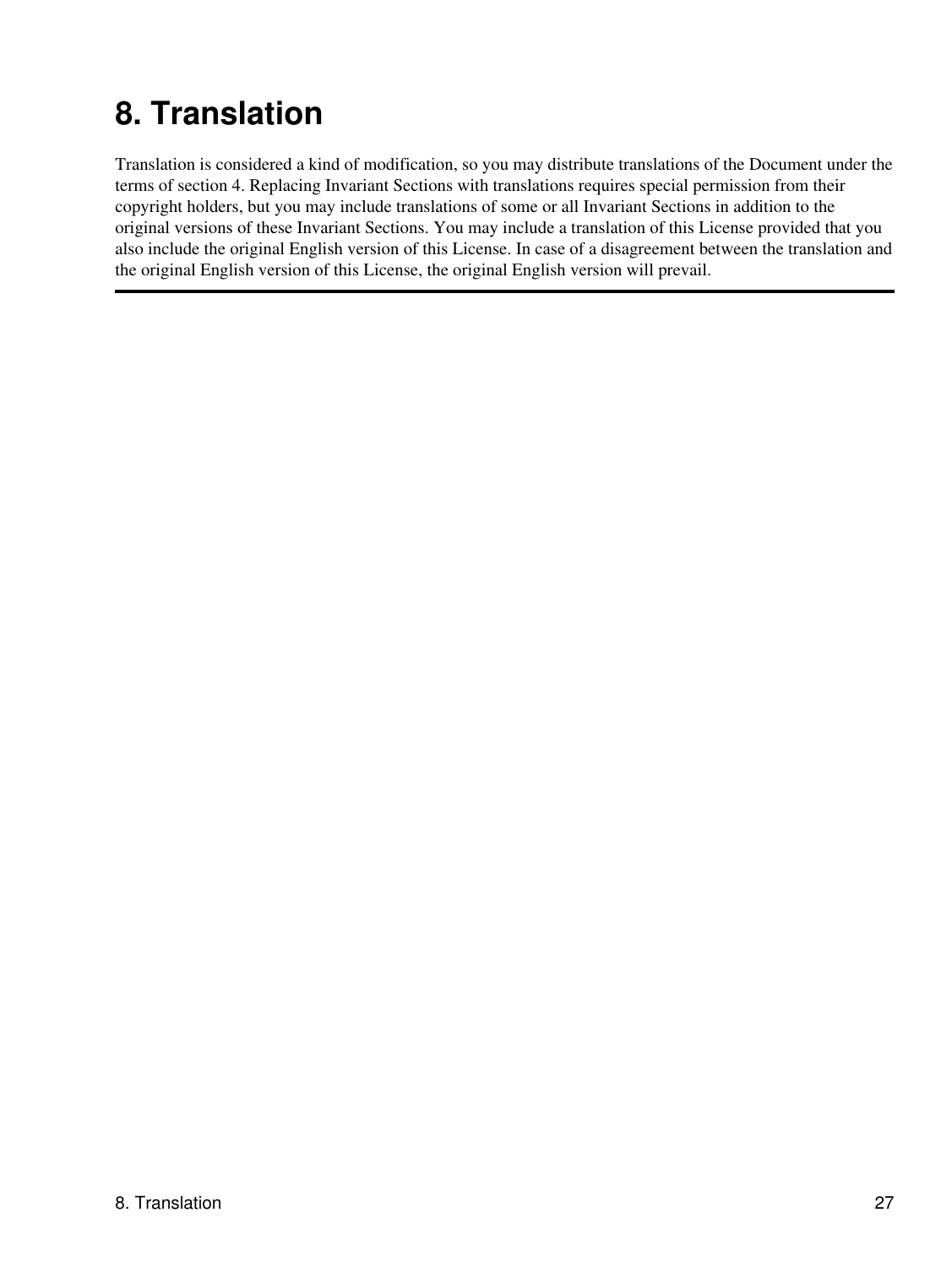# <span id="page-30-0"></span>**9. Termination**

You may not copy, modify, sublicense, or distribute the Document except as expressly provided for under this License. Any other attempt to copy, modify, sublicense or distribute the Document is void, and will automatically terminate your rights under this License. However, parties who have received copies, or rights, from you under this License will not have their licenses terminated so long as such parties remain in full compliance.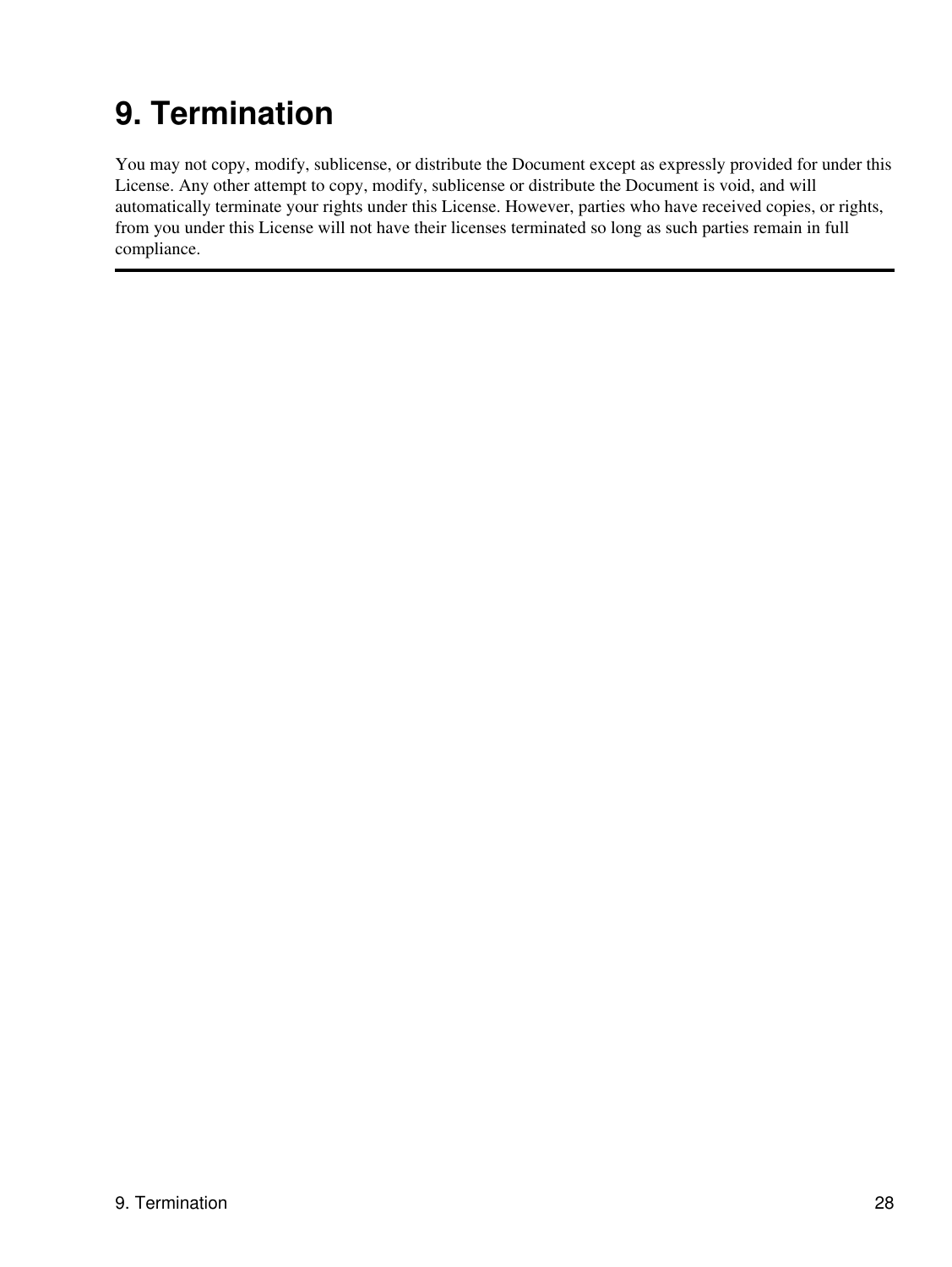## <span id="page-31-0"></span>**10. Future Revisions of this License**

The Free Software Foundation may publish new, revised versions of the GNU Free Documentation License from time to time. Such new versions will be similar in spirit to the present version, but may differ in detail to address new problems or concerns. See [http://www.gnu.org/copyleft/.](http://www.gnu.org/copyleft/)

Each version of the License is given a distinguishing version number. If the Document specifies that a particular numbered version of this License "or any later version" applies to it, you have the option of following the terms and conditions either of that specified version or of any later version that has been published (not as a draft) by the Free Software Foundation. If the Document does not specify a version number of this License, you may choose any version ever published (not as a draft) by the Free Software Foundation.